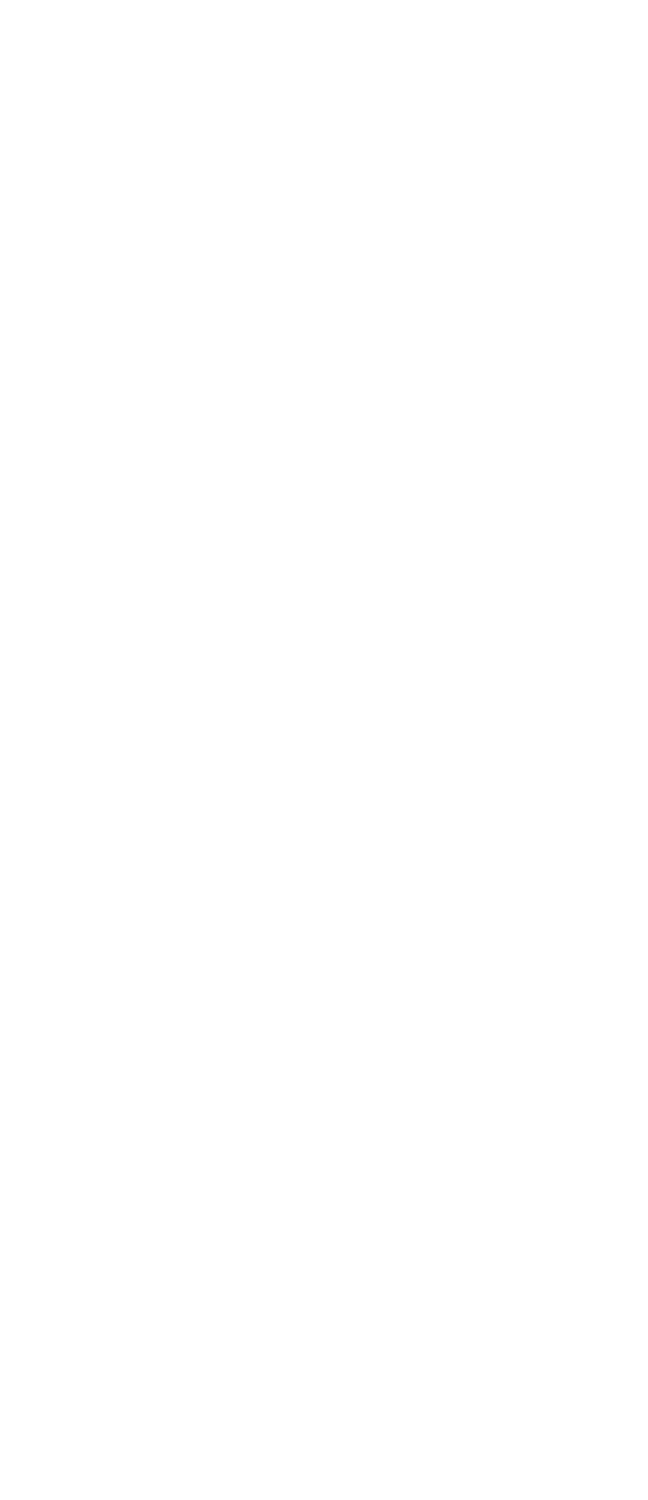# **TRUTH-IN-SAVINGS AND OTHER ACCOUNT DISCLOSURES**

# TABLE OF CONTENTS

|                                                     | <b>PAGE</b> |
|-----------------------------------------------------|-------------|
|                                                     |             |
|                                                     |             |
|                                                     |             |
|                                                     |             |
|                                                     |             |
|                                                     |             |
|                                                     |             |
| <b>PART II.</b> Terms and Conditions of Accounts 11 |             |
| A. Disclosure for Check Clearing Policies,          |             |
| Availability of Funds and Collection of Items  11   |             |
| B. Payment of Dividends and Specific Account        |             |
|                                                     |             |
| 1. Frequency of Payments and Conditions 12          |             |
|                                                     |             |
|                                                     |             |
| a. Basic Savings Account                            |             |
| b. Holiday Club Account                             |             |
| c. Name-Your-Own Savings Account                    |             |
| d. Money Management Account                         |             |
| e. Living Trust Account                             |             |
| f. Individual Retirement Account (IRA)              |             |
|                                                     |             |
| a. Term Account                                     |             |
| b. IRA Term Account                                 |             |
|                                                     |             |
| a. QClassic Checking Account                        |             |
| b. QChoice Checking Account                         |             |
| c. Checking Rewards Account                         |             |
| d. Business Checking Account                        |             |
| e. Courtesy Pay Disclosure                          |             |

f. Substitute Check Disclosure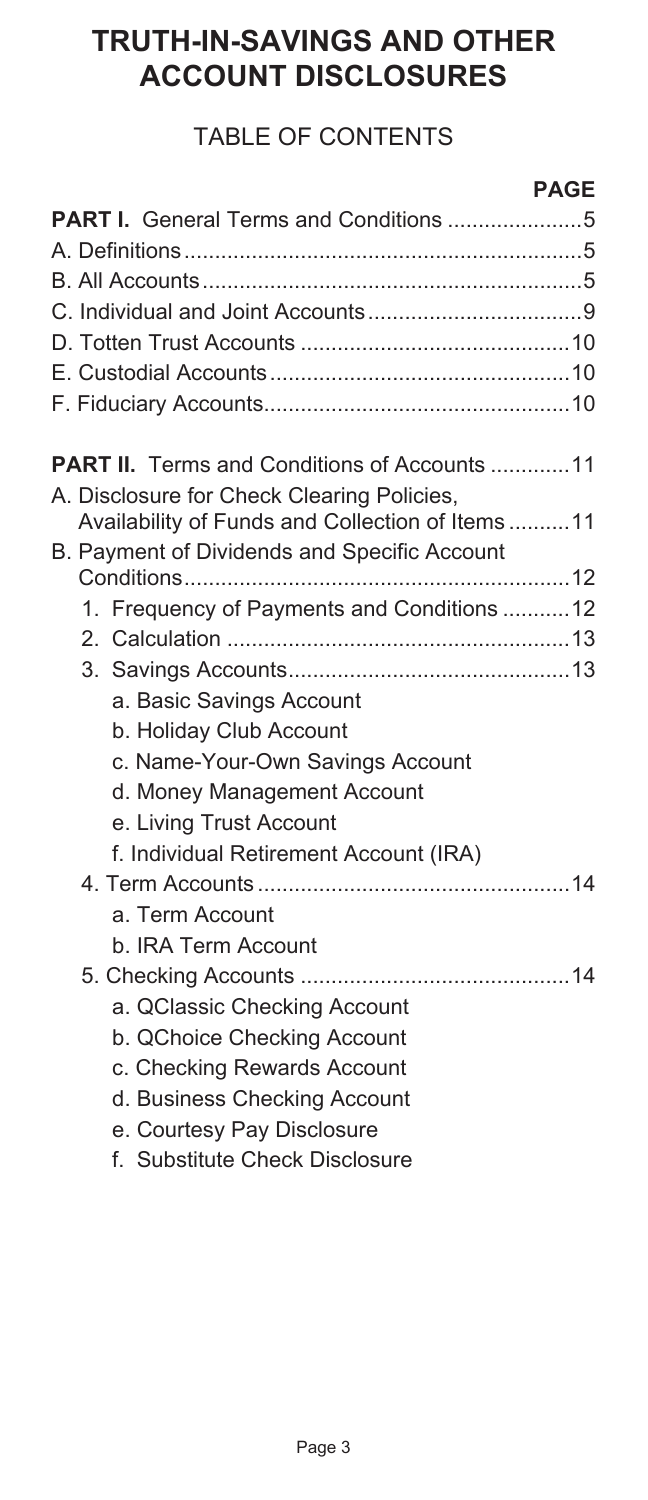| A. ATM Card and Debit Mastercard® Agreement         |  |
|-----------------------------------------------------|--|
| B. Electronic Funds Transfer (EFT) Agreement and    |  |
| C. VoiceConnect Service Agreement and Disclosure25  |  |
| D. Wire Transfer Agreement and Disclosure 27        |  |
| E. Credit Union Website Agreement and Disclosure 29 |  |
|                                                     |  |
|                                                     |  |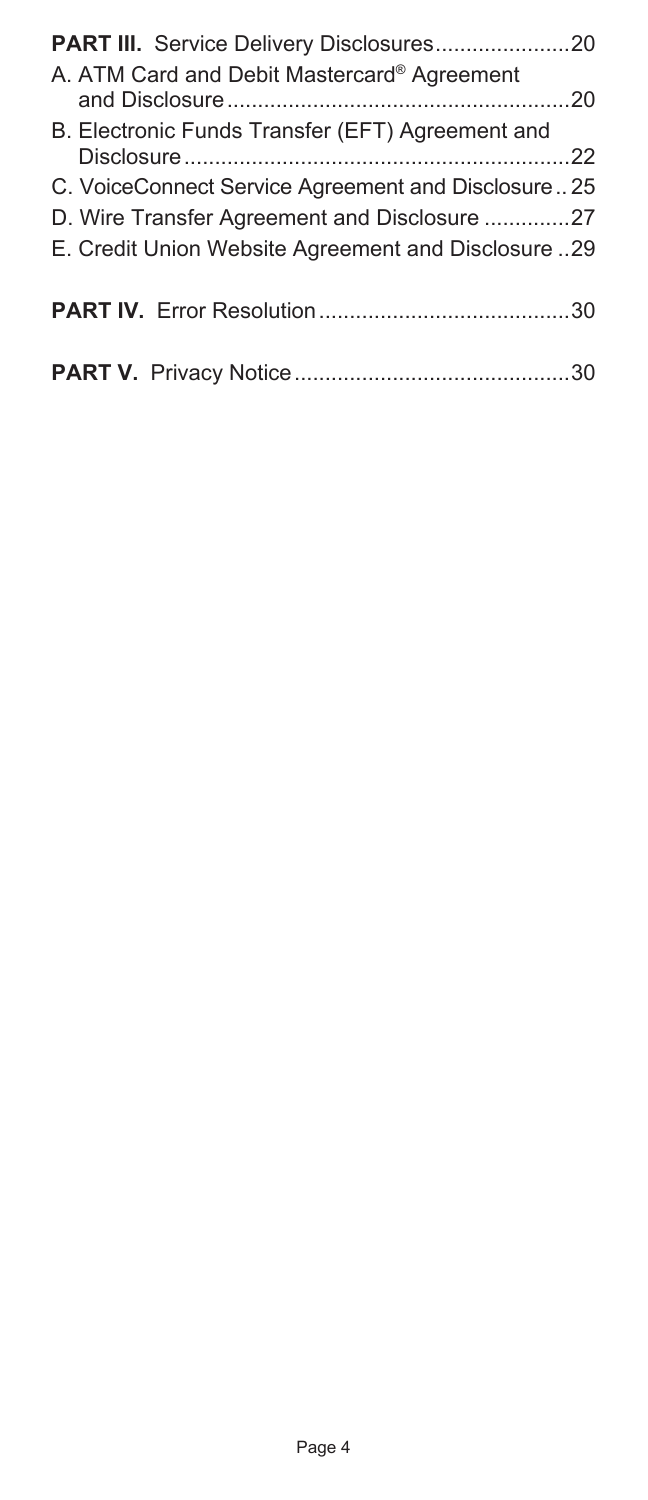# **PART I. GENERAL TERMS AND CONDITIONS**

## **A. Definitions**

For purposes of this Disclosure, the following definitions apply:

1. Automated Clearing House (ACH) is an electronic network for financial transactions in the United States. Credits and debits through this network are made to accounts through Electronic Funds Transfer. ACH credit transfers include direct deposit payroll and vendor payments. ACH direct debit transfers include consumer payments on insurance premiums and mortgage loans.

2. Business Day means Monday through Friday, excluding Federal and Credit Union holidays.

3. Cashier's check means any check, which is subject to all of the following:

- a. The check is drawn on a depository institution.
- b. The check is signed by an officer or authorized employee of the depository institution.
- c. The check is a direct obligation of the depository institution.

4. Certified check means any check with respect to which a depository institution certifies the following:

- a. The signature on the check is genuine.
- b. The depository institution has set aside funds that are equal to the amount of the check and will be used only to pay that check.

5. Electronic Funds Transfer (EFT) refers to computer-based systems that are used to perform financial transactions electronically. Electronic Funds Transfers (EFTs) are deposits to, withdrawals from, or transfers between accounts, which are not originated by check, draft or similar paper instrument and include transactions sent via Automated Clearing House (ACH), preauthorized transfers, Bill Payment transactions, debit card transactions at a merchant location or other electronic means.

6. First endorsed means any check endorsed and being deposited by the first payee.

7. Item and Instrument mean a check, negotiable order of withdrawal, warrant or money order.

8. Official Bank check means any check issued by a depository institution and drawn on another depository institution.

9. Personal check means any check drawn on the account of a natural person.

10. Rate Sheet or Fee Schedule refers to the Credit Union-published dividend rates, account requirements and fees. This information may be found on the Credit Union website at quorumfcu.org, or may be requested at a Quorum Federal Credit Union Service Center or through the Member Service Team at (800) 874-5544 or (914) 641-3700.

11. Third party means any check payable to and being deposited by someone other than the first payee.

# **B. ALL ACCOUNTS**

## **1. Membership Requirements and Terms of Agreement**

- a. In order to join the Credit Union, the primary member must be within the Credit Union's field of membership as stated in the Bylaws. Members will be assigned a Membership Account Number. Each individual share account under that membership, starting with a Basic Savings account, will be assigned a Suffix number to identify the unique share account under the membership.
- b. To comply with the USA Patriot Act, all financial institutions must obtain, verify, and record information that identifies each person who opens an account. This information includes name, residence, date of birth, and tax identification number. A driver's license or other identifying documents may be required for identification purposes. If this information cannot be verified by the Credit Union's documentary or non-documentary methods, the membership can be denied and/or closed.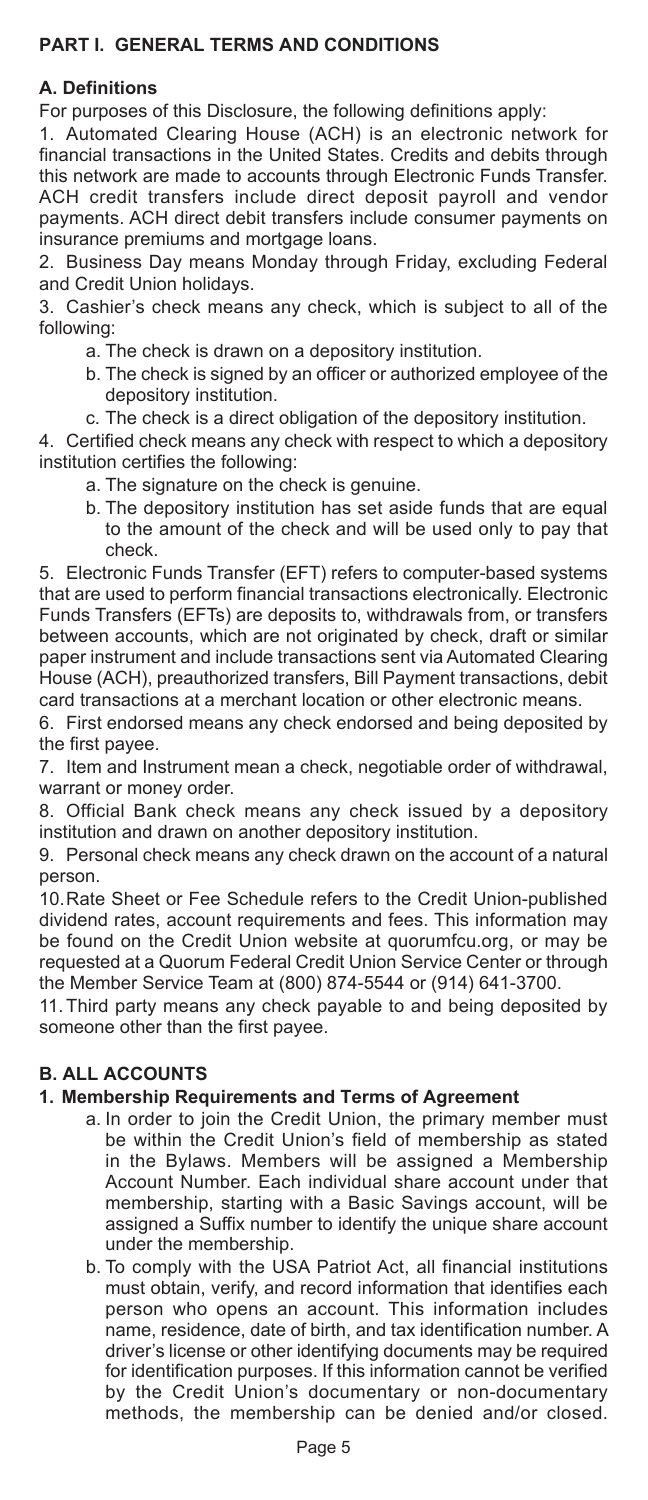- c. To comply with federal law, the member must have a valid, verifiable Tax Identification Number (Social Security or Tax Identification Number) or foreign persons (if eligible) must complete the applicable IRS forms. For additional information on this requirement, refer to Part I.A.7 General Terms and Conditions, Taxpayer Identification Numbers (TIN) and Backup Withholding.
- d. Members must maintain a minimum balance requirement as defined on the Rate Sheet in a Basic Savings account.
- e. Members and prospective members authorize the Credit Union to gather consumer reports related to credit, checking account and employment information on them from time to time. This will assist, for example, in determining initial and ongoing eligibility for an account. Membership is not guaranteed to those within the field of membership. The Credit Union may refuse membership to anyone who has previously perpetrated fraud, manipulated accounts or caused this or any other financial institution a loss.
- f. The Credit Union's delay in enforcing any of the terms and conditions of this Agreement shall not prohibit it from enforcing such terms and conditions at a later date.
- g. The Credit Union reserves the right to change any provision of this Agreement. Advance written notice of a change will be provided if required by law or regulation. The Credit Union also reserves the right to establish, from time to time, rules and regulations concerning any account, which will be available for inspection upon request.
- h. The Credit Union will not be responsible in connection with any notices, requests or changes sent concerning an account if such notice, request or change is untimely, not received or not sent pursuant to the requirements of this Agreement or applicable law.
- i. The Credit Union has the right pursuant to its statutory lien and can charge against any balance in any accounts, including jointly owned accounts, to include any otherwise statutorily protected funds that may not otherwise be available by legal process to liquidate any Credit Union indebtedness owed by the member or any person listed as a joint owner on the member's accounts with the Credit Union, including a deceased joint owner. The Credit Union may take such action without further notice to the member or any joint owner. Consent for the Credit Union to apply funds that have a statutory protection to pay any such indebtedness may be withdrawn by notifying the Credit Union in writing. If consent is withdrawn, the Credit Union may in its sole discretion terminate any and all services the member has with the Credit Union.

## **2. Examination of Statements and Records**

Members shall exercise reasonable promptness in examining account statements and promptly notify the Credit Union of any unauthorized transaction including, but not limited to, alteration of an item or an unauthorized signature. If there is a failure to uphold these duties, members will be precluded from asserting their unauthorized signature or any alteration if the Credit Union either proves it suffered a loss because of the member's failure, or pays on another item presented by the same wrongdoer if the payment was made before the Credit Union was properly notified. Notification must be given within sixty (60) days of the statement. If the member fails to uphold these duties, but can prove that the Credit Union failed to exercise ordinary care in the payment of the relevant items, the above preclusion will not apply and the loss will be allocated between the Credit Union and the member to the extent their respective actions contributed to the loss.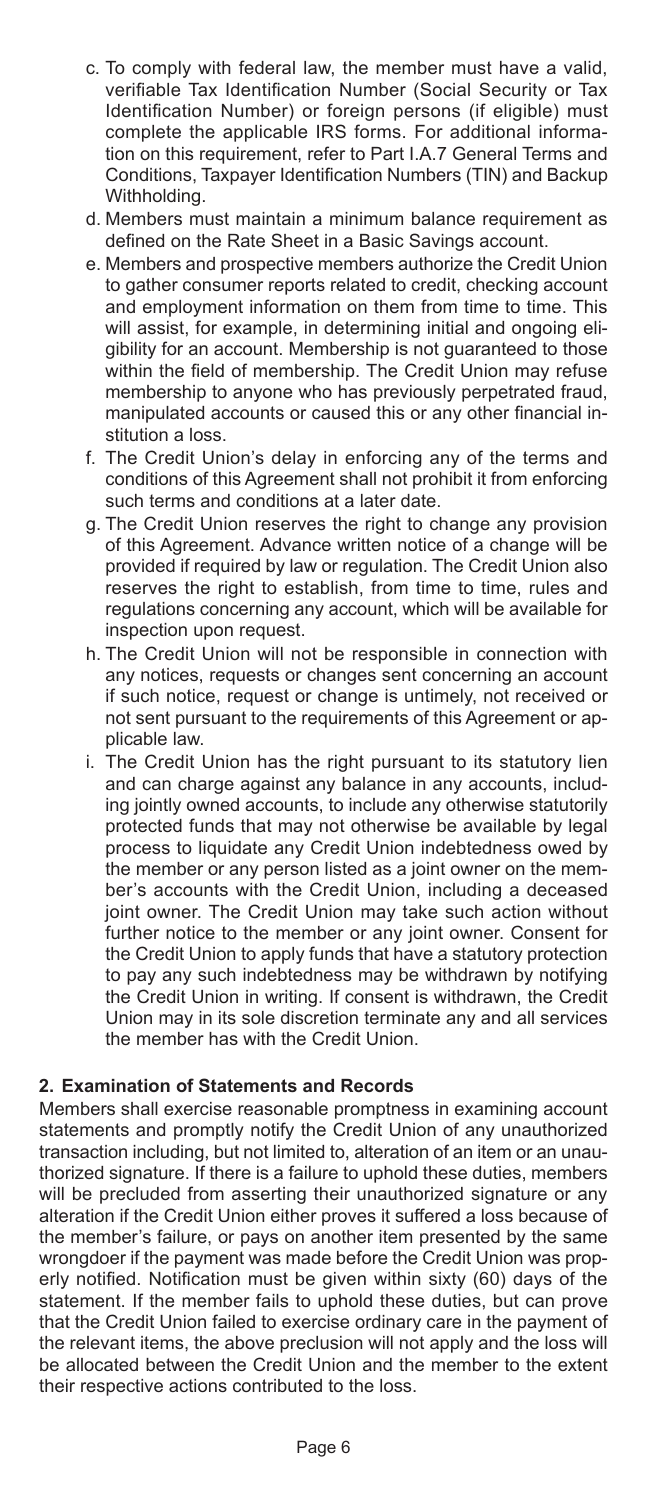#### **3. Termination of Account, Service Limitations and Closure of Suffixes**

- a. The Credit Union may terminate an account at any time, or limit services for any member who has caused a loss to the Credit Union, presents a risk of loss or who is abusive to Credit Union staff or other members.
- b. The member may terminate an account at any time as long as there are no pre-existing account obligations.
- c. The Credit Union reserves the right to monitor accounts and restrict services and/or close any account(s) suspected/discovered to be manipulated that present a risk of loss to the Credit Union. "Manipulation" includes, but is not limited to, kiting and repeated patterns of transactions that have no apparent business reason other than to take advantage of "dividend float."
- d. If a Basic Savings balance falls below the required minimum balance requirement as defined on the Rate Sheet, the Credit Union may transfer the difference from any other account under that membership. In the event that there are no available funds to transfer, the Credit Union reserves the right to close such membership in accordance with its Bylaws.
- e. If any other savings account suffix remains inactive with a zero (0) balance for twelve (12) months or longer, the Credit Union may, at its discretion, close the account.

## **4. Authorized Parties**

- a. The Credit Union may recognize anyone included on the Membership or Joint Owner Application as authorized to transact business on that account. Any payment made on that account by the Credit Union in good faith and in reliance on the terms and conditions of this Agreement and the Membership or Joint Owner Application shall be valid and discharge the Credit Union from liability.
- b. Ownership for the Basic Savings account and all sub-accounts shall be established and determined by the Credit Union from the most recent Membership or Joint Owner Application or other document(s) in the Credit Union's possession evidencing such account(s). A different form of ownership may be established by executing additional form(s).
- c. Owner(s) agree that any and all sums heretofore or hereafter paid into the account shall be subject to withdrawal or receipt of any owner and any such payment shall be valid and discharge the Credit Union from any liability.
- d. If the Credit Union receives notice from any owner that withdrawals, in accordance with the terms of the account, should not be permitted, it may refuse, without liability, to pay any sums on deposit pending determination of the rights of the owners. Further, if there is more than one (1) owner and there is a conflict among them, the Credit Union may require consent from all owners. Such consent notice(s) shall become effective only upon receipt and after the Credit Union has had a reasonable opportunity to act thereon.

## **5. Changes in Personal Information**

Members are required to notify the Credit Union promptly of any change of address or other contact information by telephone at (800) 874-5544 or (914) 641-3700, in writing or by updating their contact information directly through online banking. Any account for which mail is returned to the Credit Union due to an invalid address, may be charged a fee (refer to the Credit Union Fee Schedule).The Credit Union is not obligated to forward any mail based upon a forwarding address request with the United States Postal Service.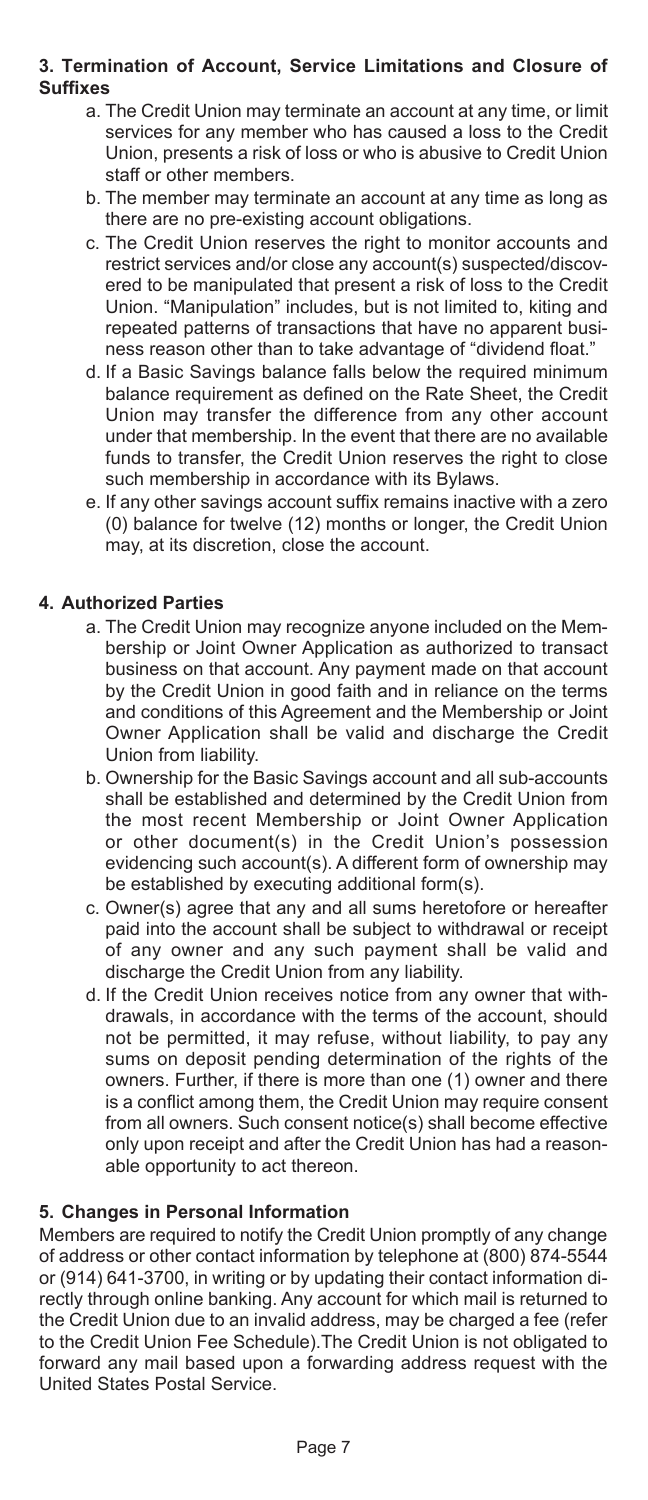#### **6. Transactions and Account Documentation**

- a. The Credit Union reserves the right to validate or confirm requests received via phone, mail, fax or e-mail. The Credit Union will not be held responsible for any request that is not received or is unable to be processed due to lack of sufficient information or member validation.
- b. The Credit Union may endorse items or checks payable to it that are received for deposit to an account.
- c. The Credit Union may refuse a check deposit if there are grounds for reasonable belief that the funds will not be paid.
- d. The Credit Union will not be responsible for any damages incurred in the event an item is deposited and subsequently returned unpaid by the paying bank and that return is "late" due to markings on the back of the check caused by the endorser.
- e. An account may be considered dormant if there was no member-initiated monetary activity or sufficient contact for at least one year. Unless prohibited by applicable law, a monthly fee will be charged to the membership as set forth in the Credit Union Rate Sheet. If a deposit or withdrawal has not been made on the account and we have had no other sufficient contact with the member within the period specified by state law, the account will be presumed to be abandoned. Funds in abandoned accounts will be reported and remitted in accordance with state law.
- f. The Credit Union has the responsibility to remit inactive account balances based upon the state's "Abandoned Property Laws." State laws will vary. New York State law generally requires that inactive account balances must be turned over to the state after a period of three (3) years. Quorum has no further liability to the member for funds turned over to the state. To reclaim such funds, the member must apply to the appropriate state agency.
- g. The Credit Union may, but is not obligated to, transfer funds from a savings account or loan account by request. No transfer will be made unless there are sufficient available funds on deposit or sufficient credit available at the time of transfer. Any such transfer(s) shall be processed only on Credit Union "Business Days."
- h. To comply with Federal law, the Credit Union will report certain domestic currency transactions and foreign transactions. This reporting applies to all accounts at the Credit Union.
- i. To comply with Federal law, the Credit Union agrees to retain, and furnish, if requested, copies of certain records pertaining to an account and that these records will be available for the time frame required by law. Fees are applicable for these copies (refer to the Credit Union Fee Schedule).
- j. In the event that a Cashier's check is lost or stolen, a written Declaration of Loss must be executed and delivered. Members agree to indemnify the Credit Union for any claim, loss or costs arising from attempts to honor, or honoring of, the Declaration. The Declaration of Loss is not enforceable until the later of the time the claim is asserted, or the 90th day following the date of the Cashier's check, or the 90th day following the date of acceptance of the Certified check.
- k. The Credit Union's Bylaws (Article III, Section 5(a)) authorize the Board of Directors to request the member give up to sixty (60) days written notice of intention to withdraw funds from any account except checking accounts.
- l. All accounts (except checking accounts) are not transferable except as defined in Federal Reserve Board, Regulation D, Reserve Requirements of Depository Institutions. Except as specifically provided, the depositor is permitted or authorized to make no more than six (6) transfers and withdrawals, or a combination of such transfers and withdrawals, per calendar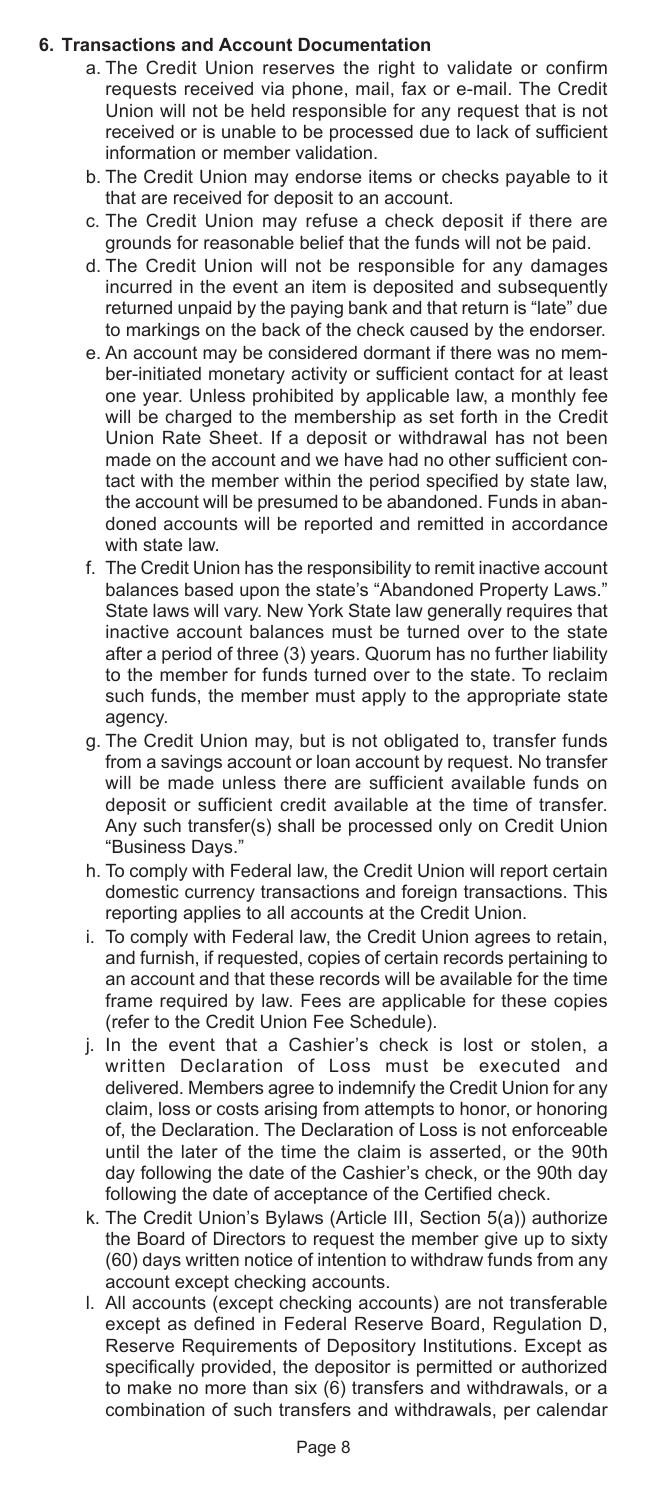month from any savings account. Refer to Part II. Terms and Conditions of Accounts, Savings Accounts for further information.

## **7. Taxpayer Identification Numbers (TIN) and Backup Withholding**

- a. What is backup withholding? Persons making certain payments are required to withhold and pay to the Internal Revenue Service (IRS) a percentage of such payments under certain conditions. This is called "backup withholding." Payments that could be subject to backup withholding include: interest, dividends, broker and barter exchange transactions, rents, royalties, non-employee compensation, and certain payments from fishing boat operators, but do not include real estate transactions.
- b. Failure to furnish a correct Taxpayer Identification Number (TIN) or meet other applicable requirements may result in backup withholding as well as civil or criminal penalties. If a member refuses to provide a TIN, the Credit Union may suspend opening of the account.
- c. How do I avoid backup withholding? If a correct TIN is given, the appropriate certifications are made, all taxable dividends are reported on a tax return, and all other requirements are met, payments should generally not be subject to backup withholding.
- d. If an account is or becomes subject to backup withholding, the Credit Union is required by law to withhold and pay to the IRS a required percentage of payments of interest, dividends and certain other payments under certain conditions.

## **8. Security of Account Information**

Refer to Part V, Privacy Notice.

## **C. INDIVIDUAL AND JOINT ACCOUNTS**

1. If there is more than one owner, all agree with each other and with the Credit Union that all funds shall be owned by all account owner(s) jointly regardless of their net contributions with a right of survivorship and shall be subject to withdrawal or receipt by any of the account owner(s). Any such payment shall be valid and shall discharge the Credit Union from any liability.

2. The Credit Union is not obligated to inquire as to the source of funds received for deposit to a joint account or to inquire as to the proposed use of any funds withdrawn from the account for the purpose of establishing net contributions.

3. No transfer of voting rights or other membership privileges are permitted by virtue of a transfer of savings between owners.

4. Joint ownership of an account does not constitute Credit Union membership. Joint owners may be non-members. Joint owners may apply for membership under their own TIN provided they are within the field of membership.

5. Any or all of the available funds on deposit in a Savings or Term Savings account may be pledged, as collateral security for any loan(s), subject to the Credit Union's policies and procedures.

6. A right of survivorship arising from the express terms of a joint account cannot be changed by a will.

7. The actions of one account holder bind all other account holders. Primary and joint owners are equally responsible for any debt or loss incurred by the Credit Union. Collection attempts, should they be necessary, may be made against any owner, including reasonable legal fees if action is commenced for collection.

8. No one but a primary account holder can close an account or make changes to account records, including changing the primary member's address or personal identifying information. Additionally, only the primary account holder can change the security settings for an account including a Personal Identification Number (PIN) or password.

9. With the exception of when the joint owner is deceased, joint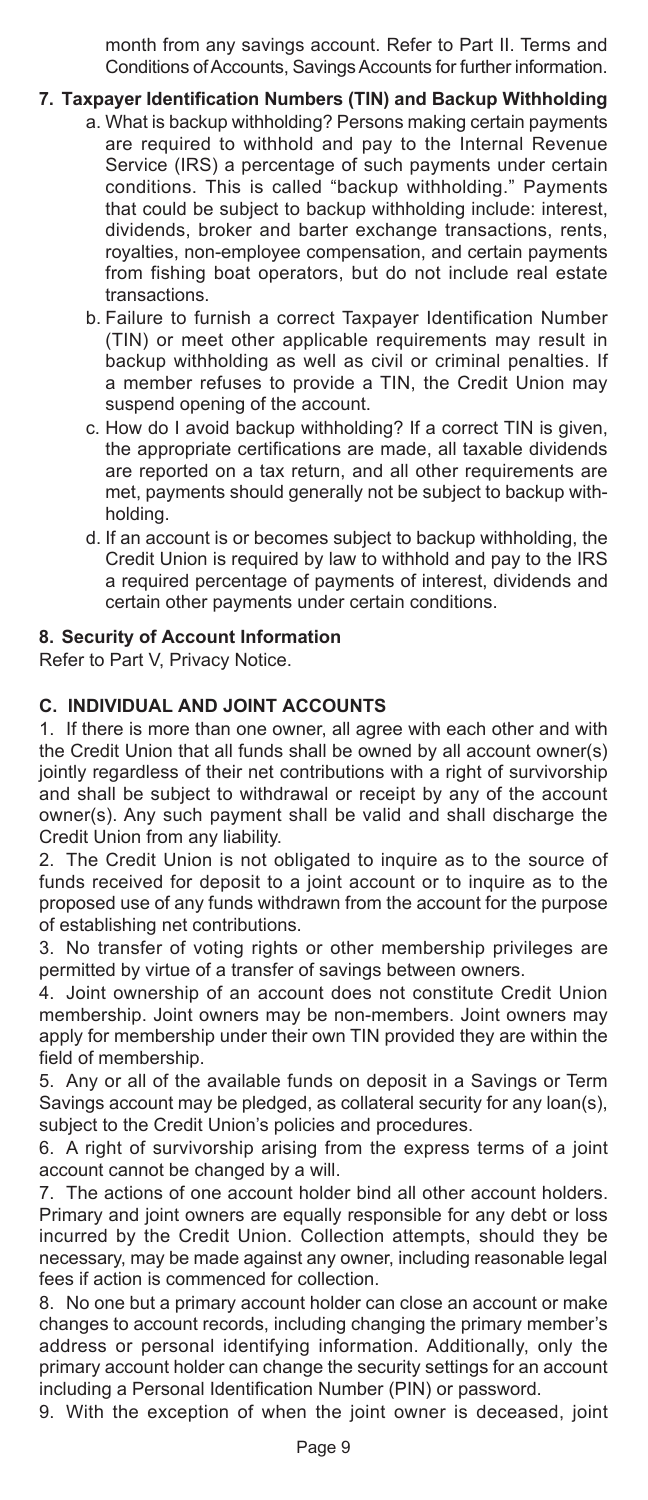owners can be removed from savings account suffixes by submitting a Membership Change Form. Checking account suffixes must be closed.

# **D. TOTTEN TRUST ACCOUNTS**

1. For Totten Trust Accounts, the trustee(s) declare(s) that the account is, and any and all sums credited to such account are and shall be, held by a member (as joint tenants and equally, regardless of net contributions with right of survivorship if there is more than one trustee), in trust for the Beneficiary(ies) named on the Membership Application or other approved Credit Union documentation. The trustee reserves the right to: (1) have dividends declared on said account paid; and (2) revoke such trust in whole or in part, at any time or times by executing and delivering a request for withdrawal or pledge of funds of the whole or part of such account, and such trust shall be revoked as to the whole or part to which such request relates.

2. In the event of death or, if the account is held by more than one person, the death of the survivor, then and only then, the Credit Union shall pay such account balance(s) to the Beneficiary if then living (if more than one Beneficiary is designated then equally to those Beneficiaries living at the date of death or the death of survivor(s)); but if no Beneficiary is living at the date of death or the death of survivor(s), the Credit Union shall pay such account balance(s) to the estate of the survivor(s). There is no right of survivorship between beneficiaries. 3. Any or all of the available savings on deposit in the account may be pledged as collateral security to any loan(s) subject to the Credit Union's policies and procedures.

## **E. CUSTODIAL ACCOUNTS**

1. The transferor/custodian may open an account as custodian for the minor named on the Application Form under the New York Uniform Transfer to Minors Act (UTMA) pursuant to the Credit Union's policies and procedures. The transferor/custodian must be a member of the Credit Union and the minor must be eligible for membership. The transfer of money to the minor named on the Custodial Account application, which transfer shall be deemed to include all dividends and any future additions thereto, is irrevocable and is made in accordance with and to include all provisions of the law now in effect or hereinafter amended.

2. Any of the savings on deposit in the account cannot be pledged as collateral security for any loan(s).

3. The successor custodian named on the Application Form shall serve if the primary custodian should be unable to act as custodian because he/she resigns, dies or becomes legally incapacitated.

4. Only one person can act as custodian on all suffixes that are listed under the same account number.

5. Only the custodian can close and/or transfer funds out of this account until the minor reaches the age of majority.

6. Once a minor reaches the age of majority under NY UTMA (21 unless otherwise requested in accordance with Credit Union procedures), the minor is legally entitled to the balance in a UTMA account. The account will be converted to an individual account, with ownership transferred to the Minor within 30 days of reaching the age of maturity. At this point the account will no longer have a Custodian assigned to it. If the primary owner (former Minor) would like to set up joint ownership on the newly converted account, they must complete the Joint Owner Application.

## **F. FIDUCIARY ACCOUNTS**

1. A fiduciary on a fiduciary account may not pledge any of the savings on deposit in the account as collateral security for any loan(s).

2. If the account is blocked, written receipt must be filed with the court including an agreement with the Credit Union that the money in the account, including any earnings thereon, shall not be withdrawn except upon court order.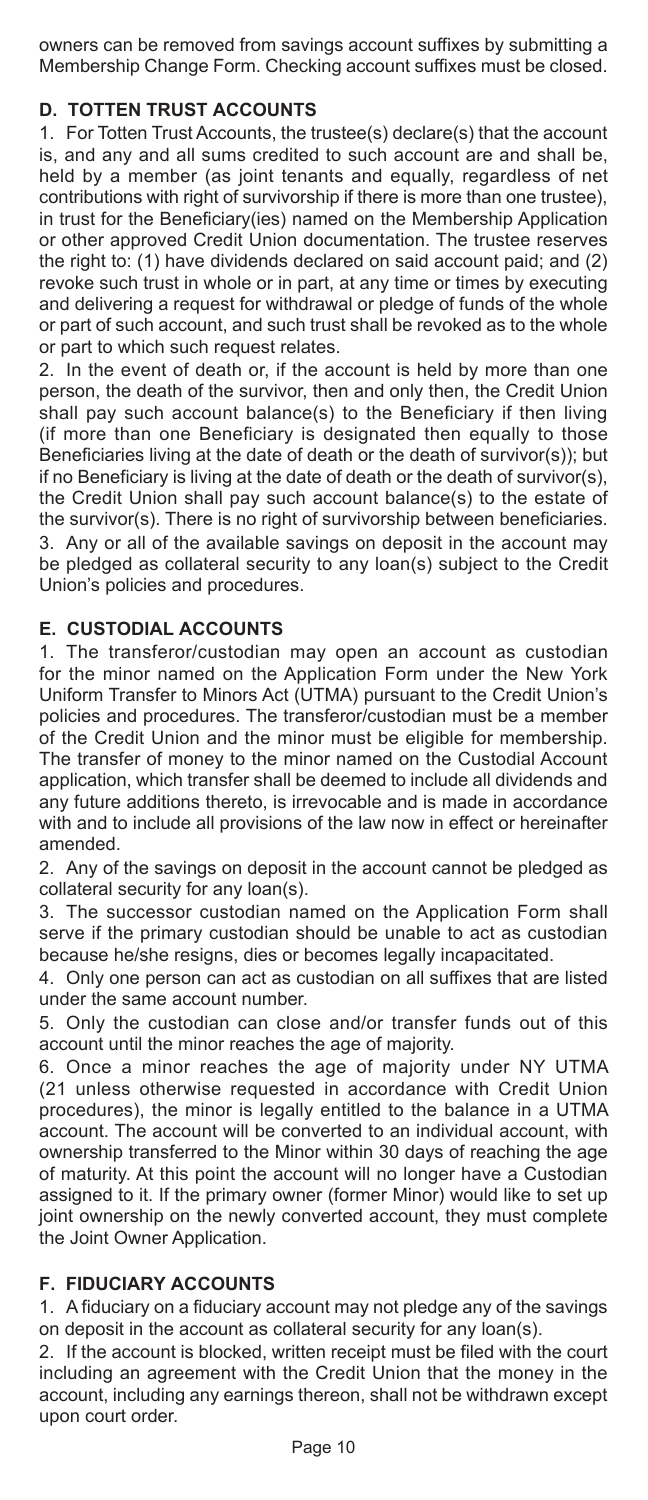# **PART II. TERMS AND CONDITIONS OF ACCOUNTS**

## **A. DISCLOSURE FOR CHECK CLEARING POLICIES, AVAILABILITY OF FUNDS AND COLLECTION OF ITEMS**

The Credit Union's Funds Availability Policy complies with Federal Reserve Board, Regulation CC, Availability of Funds.

#### **1. Same day availability**

Generally, the Credit Union makes the following types of deposits made in person or through Electronic Funds Transfer (EFT) available on the same day of deposit:

a. Cash; all Electronic Funds Transfer (EFT) items excluding deposits made through Quorum's Online and Mobile Banking External Transfers service; Cashier's checks, Certified checks, Sponsor-related Corporation Payroll checks, Federal, State, and Generally, the Credit Union makes the following types of deposits made in person or through Electronic Funds Transfer (EFT) available on the same day of deposit:

#### **2. Deposits made using an ATM or through the Mobile Banking Service**

For accounts opened more than 30 days, cash deposits at a non-Quorum ATM, and all check deposits made at any ATM (Automatic Teller Machine) or through the Mobile Banking Service may have the first \$2,500 made available on the day of deposit. Amounts greater than \$2,500 may be made available on the second Business Day following the day of deposit. All funds from cash deposits at a Quorum-owned ATM will be immediately available.

## **3. Checks Drawn on Another Financial Institution**

Checks cashed by Credit Union members drawn on another bank may have the availability withheld of a corresponding amount of funds that are already in the member's account. Those funds will be available at the time funds from the check the Credit Union cashed would have been available if deposited.

#### **4. Deposits (transfers) made using Quorum's Online and Mobile Banking External Transfers service**

Deposits made using Quorum's Online and Mobile Banking External Transfers service may have the first \$2,500 made available on the same day of deposit. For Deposits greater than \$2,500, funds in excess of \$2,500 may be made available on the third Business Day following the day of deposit.

## **5. Member Liability for Deposited Items**

Even after the Credit Union has made funds available and those funds have been withdrawn, the member is responsible for deposited checks that are returned unpaid and for any other problems involving the deposit.

## **6. Longer Delays May Apply**

Funds deposited by check may be delayed for a longer period under the following circumstances:

- a. The account is considered a New Membership account (see Special Rules for New Members).
- b. The Credit Union believes a deposited check will not be paid.
- c. The check is being re-deposited after being returned unpaid.
- d. The account has been overdrawn six (6) or more separate or consecutive Business Days within six (6) months.
- e. Checks deposited total more than \$5,525 on any one day.
- f. The funds were deposited at a Quorum Federal Credit Union ATM, on a non-Business Day. These items will not be processed until the next Business Day.
- g. An emergency condition exists.
- h. Mobile deposits total more than \$2,500 on any one day.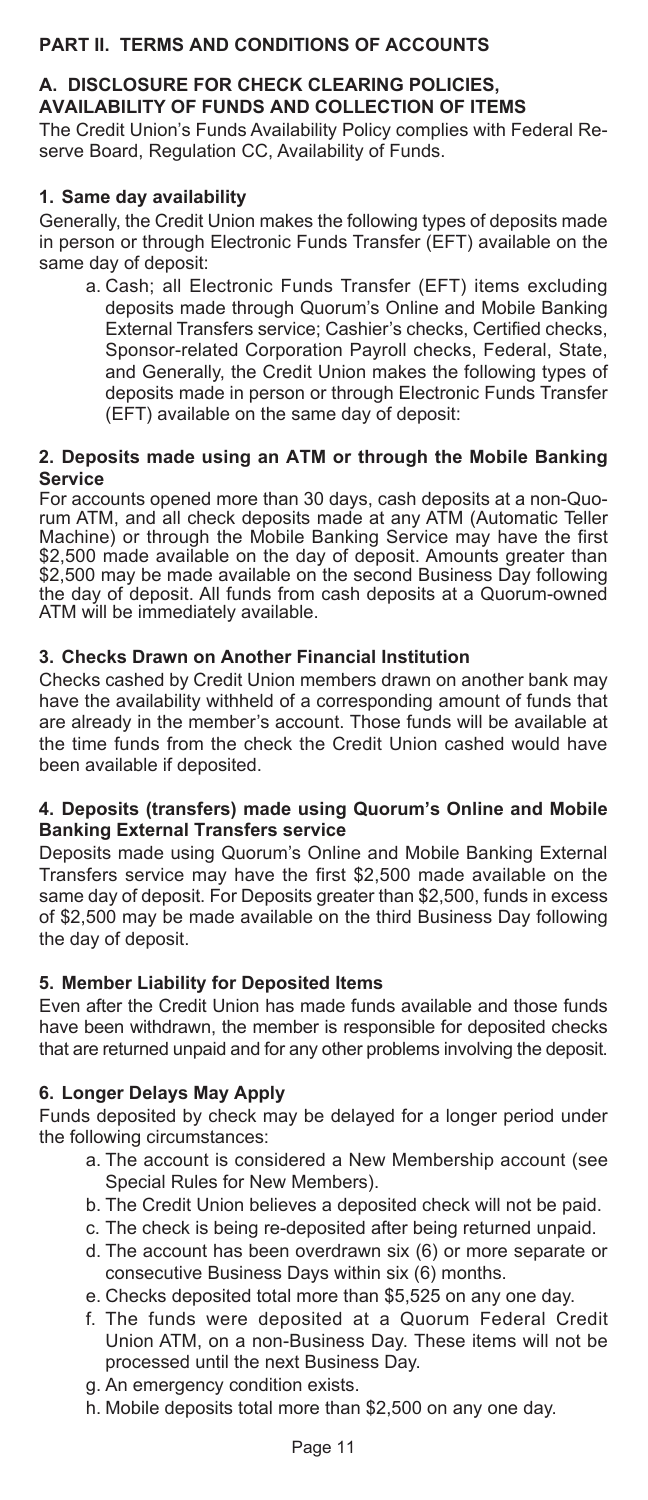The Credit Union will notify the member by mail or e-mail if there is a delay in the ability to withdraw funds for any of these reasons, and when the funds will be available. Funds associated with letters b through d above will generally be available on the 7th, business day. Funds associated with letters e and g above will generally be available on the 5th or 11th day respectively for all checks.

## **7. Special Rules For New Members**

- a. In some cases the Credit Union will accept initial funding of an account(s) by Electronic Funds Transfer (EFT) and/or credit/ debit card. The Credit Union will collect these funds by originating the debit transaction through a third-party service provider. Upon receipt, these funds will be made available.
- b. For the first thirty (30) calendar days after a new membership account has been funded, the policy for same-day availability may not apply; the following rules do apply:

(1) All cash and the following first endorsed checks that are made in person to a Credit Union employee: Cashier's checks, Certified checks, Sponsor-related Corporation Payroll checks, Federal, State, and Local Government checks, Official Bank checks, Postal Money Orders, Traveler's Cheques and checks drawn on the Credit Union are available on the day of deposit.

(2) All wire transfers and other items deposited by Electronic Funds Transfer (such as direct deposit and ACH origination) are available on the day of deposit.

(3) Checks drawn on the Credit Union that are not deposited in person will generally be available by the second business day.

(4) For Deposits made using Quorum's Online and Mobile Banking External Transfers service, all funds will be held until the fifth Business Day after the day of deposit.

(5) For all other deposits, all funds will be held until the fifth Business Day after the day of deposit.

## **8. Special Rules For Foreign Items/Collection Items:**

- a. Certain items, such as insurance drafts, dealer drafts will be handled as a Collection item. Additionally, if certain other deposited items cannot be processed through the normal check processing system, the Credit Union, as an agent, may send them for collection. These collection items include: damaged or mutilated items; checks with provisional instructions or restrictive endorsements; and not payable through a U.S. bank; checks not payable in U.S. dollars; and items not properly encoded with MICR numbers located at the bottom of the check.
- b. When an item submitted for collection is finally and irrevocably paid, the account will be credited.
- c. Collection items are subject to the Credit Union's Fee Schedule. Collection items may be subject to payor bank fees.

# **B. PAYMENT OF DIVIDENDS AND SPECIFIC ACCOUNT CONDITIONS**

## **1. Frequency of Payment and Conditions**

The frequency and conditions upon which dividends are paid are in accordance with the Bylaws of Quorum Federal Credit Union and are paid as permitted by the Federal Credit Union Act and applicable regulations. Dividends begin to accrue on the business day you deposit non-cash items (e.g., checks).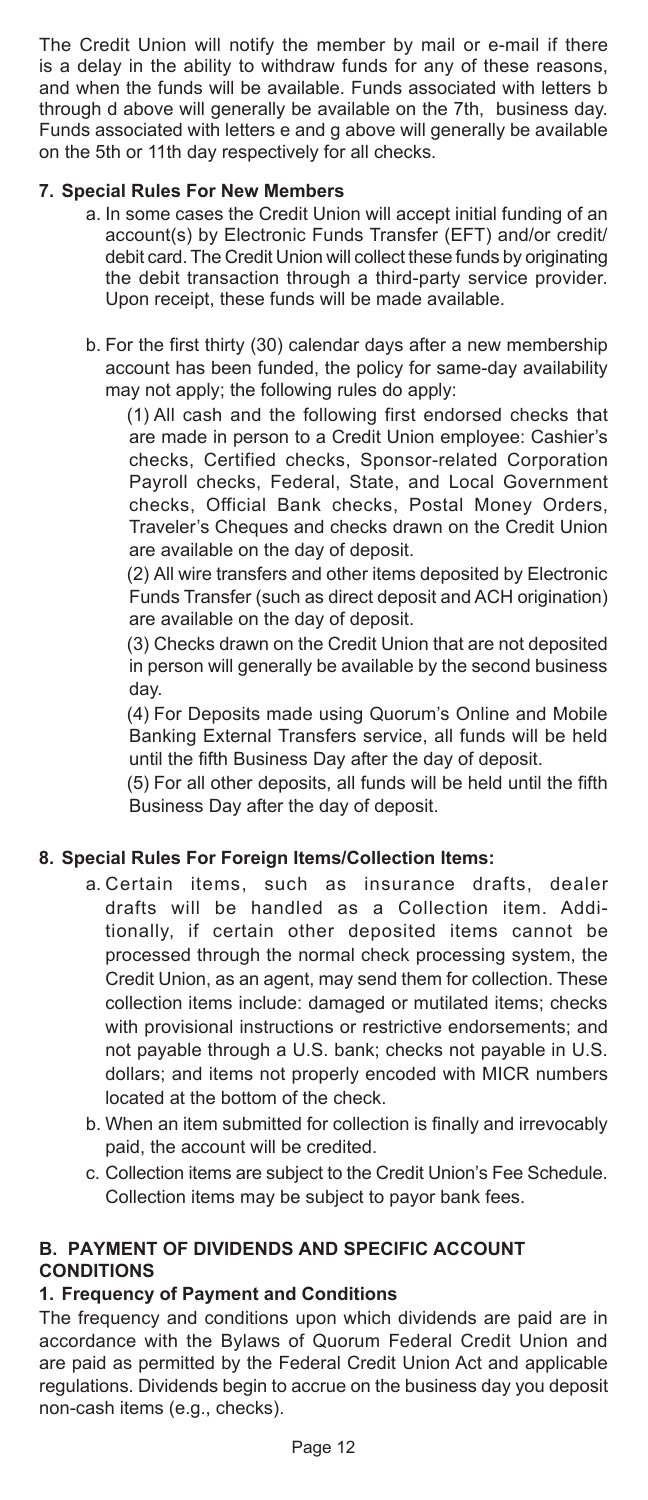## **2. Calculation**

The Credit Union uses the daily balance method to calculate dividends. This method applies the applicable daily periodic rate to the balance in the account each day. Dividends accrue on a 365-day basis beginning on the date of deposit and ending on the date of withdrawal. Dividends are accrued daily and compounded and posted monthly unless specified in product disclosures sent at the time of account opening. Paid dividends remaining on deposit will earn dividends at the same rate on the same terms. Current dividend rates and balance requirements to open accounts and earn dividends are disclosed on the Credit Union Rate Sheet. Federal Law prohibits the guarantee of dividends since dividends are based on available earnings at the end of the dividend period.

## **3. SAVINGS ACCOUNTS**

All Credit Union savings accounts are variable rate accounts, meaning the dividend rate and annual percentage yield may change after the account is opened. Dividends are earned on balances as disclosed on the Credit Union Rate Sheet and are posted monthly. The dividend rates are subject to change daily and are established by Credit Union Management. Refer to the Credit Union Rate Sheet for current rates.

Product offerings may change from time to time at the sole discretion of the Credit Union.

## **a. Basic Savings Account:**

Conditions: The minimum balance required to open and to maintain active status and membership is defined on the Rate Sheet.

#### **b. Holiday Club Account:**

Conditions: The minimum balance required to open and maintain active status is defined on the Credit Union Rate Sheet.

The Holiday Club Account renews automatically each year. Dividends and principal deposits are disbursed each year in October. The funds will automatically transfer into a Basic Savings account. There is a fee for early withdrawals (refer to the Credit Union Fee Schedule).

#### **c. Name-Your-Own Savings Account (Secondary Savings)**

Conditions: The minimum balance required to open and maintain active status is defined on the Credit Union Rate Sheet.

#### **d. Money Management Account:**

Conditions: The minimum balance required to open and maintain active status is defined on the Credit Union Rate Sheet.

#### **e. HighQ Savings Account:**

Conditions: The minimum balance required to open and maintain active status is defined on the Credit Union Rate Sheet.

## **f. Living Trust Account:**

The Credit Union will open Trust Accounts that meet all Credit Union requirements. It is your responsibility to seek legal counsel in reference to opening this type of account.

#### **g. Individual Retirement Account (IRA):**

Dividends and conditions: See IRA Simplifier and Agreement when issued.

 (1) Member may not pledge any of the savings on deposit in an IRA as collateral security for any loan(s).

 (2) Certain Federal and State penalties may apply to amounts withdrawn from an IRA. These are set forth in the applicable Federal and State laws and regulations.

(3) There is an administration fee for all premature withdrawals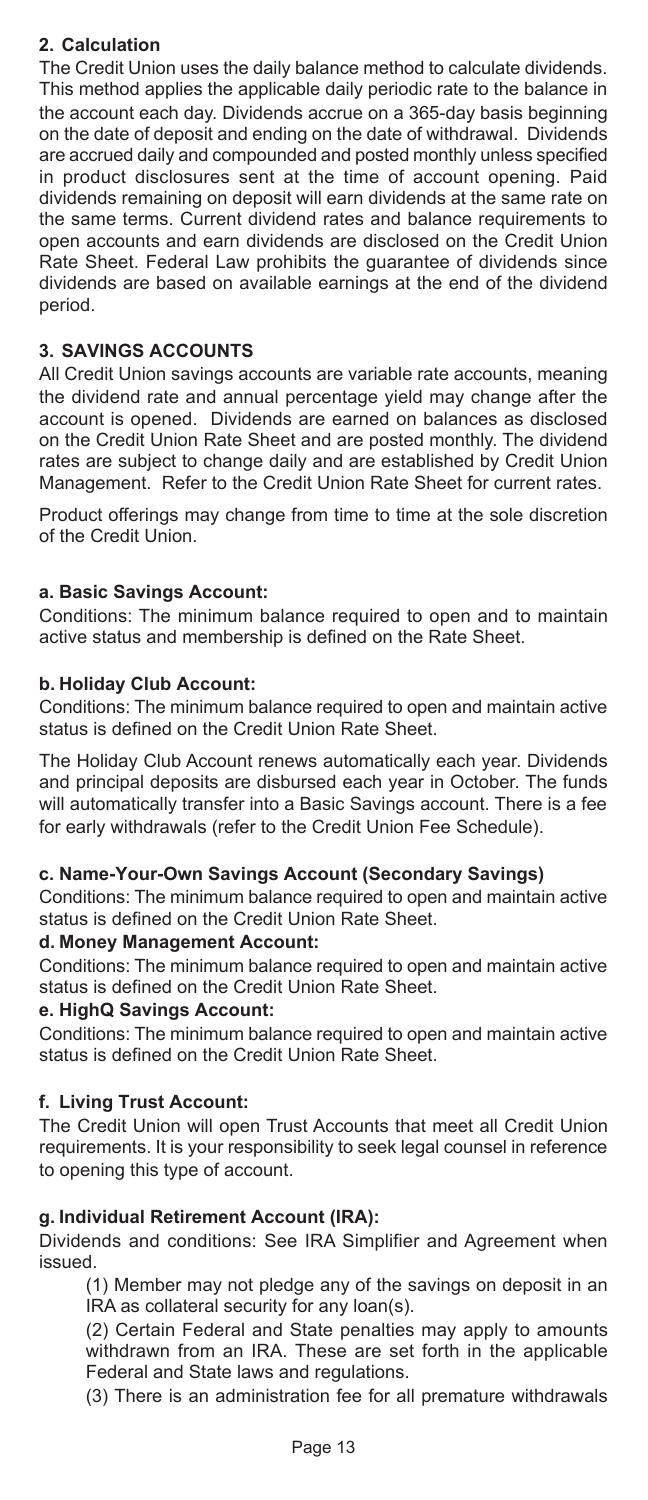prior to age 59 1/2 and outgoing transfers to another institution as set forth in the Credit Union Fee Schedule.

## **4. TERM ACCOUNTS**

The Credit Union offers Regular Term Accounts with maturities of 3, 6, 12, 18, 24, 36, 48 and 60 months. These accounts will automatically renew at maturity for the same period as the original term unless the funds are withdrawn at or before maturity. At times the Credit Union may offer Promotional Term Accounts (maturities outside of the Regular Terms or terms with special features such as a rate step up or option to step out). These accounts will automatically renew at maturity for the regular term closest to the original term rounded upward unless the funds are withdrawn at or before maturity. The Credit Union will send out notifications at least thirty (30) days before the maturity date and will offer a seven-day grace period beginning on the date of maturity, in order to make changes to the account.

Withdrawals: The principal invested in any term account may not be withdrawn until maturity. If the Credit Union allows a withdrawal of principal prior to maturity, there will be a penalty for any amount withdrawn (refer to the Credit Union Fee Schedule). If the withdrawal causes the principal to fall below the minimum balance required, the term account will be closed and the member will receive the balance less the appropriate penalty. There is no penalty when the withdrawal follows the death of the primary owner of the account.

## **a. Term Savings Account:**

Dividends: Dividends are paid on all funds on deposit for each day the member maintains a balance and are posted monthly.

Conditions: The minimum balance required to open and maintain active status is defined on the Credit Union Rate Sheet.

#### **b. IRA Term Savings Account:**

Dividends: Dividends are paid on all funds on deposit for each day the member maintains a balance and are posted monthly.

Conditions: The minimum balance required to open and maintain active status is defined on the Credit Union Rate Sheet.

## **5. CHECKING ACCOUNTS**

The Credit Union is neither obligated to, nor liable for, refusal to pay funds from this account when the account has insufficient funds available or against a stale item (an item presented for payment six (6) months or more past its issue date).

- The Credit Union may pay and charge to an applicable account items drawn by and payable to any persons or organizations that were authorized by providing the magnetic-ink character recognition (MICR) number and account information verbally or otherwise provided there are sufficient and collected funds in the account to pay such items. The Credit Union's rights with respect to such items shall be the same as if it were an item drawn and signed by the member.
- The Credit Union may transfer funds from other Credit Union accounts to pay items. A fee will be assessed as set forth on the Credit Union Fee Schedule.
- The Credit Union may pay and charge to an applicable account an electronic check conversion (ECK), which is a one-time electronic transfer from a member's account initiated by a check or draft where it is used as a source of information. The Credit Union's rights with respect to such items shall be the same as if it were an item drawn and signed by the member.
- The Credit Union may process and accept checks according to the Check Clearing for the 21st Century Act (Check 21). This law allows the recipient of a paper check to create a digital version, thereby eliminating the need for further handling of the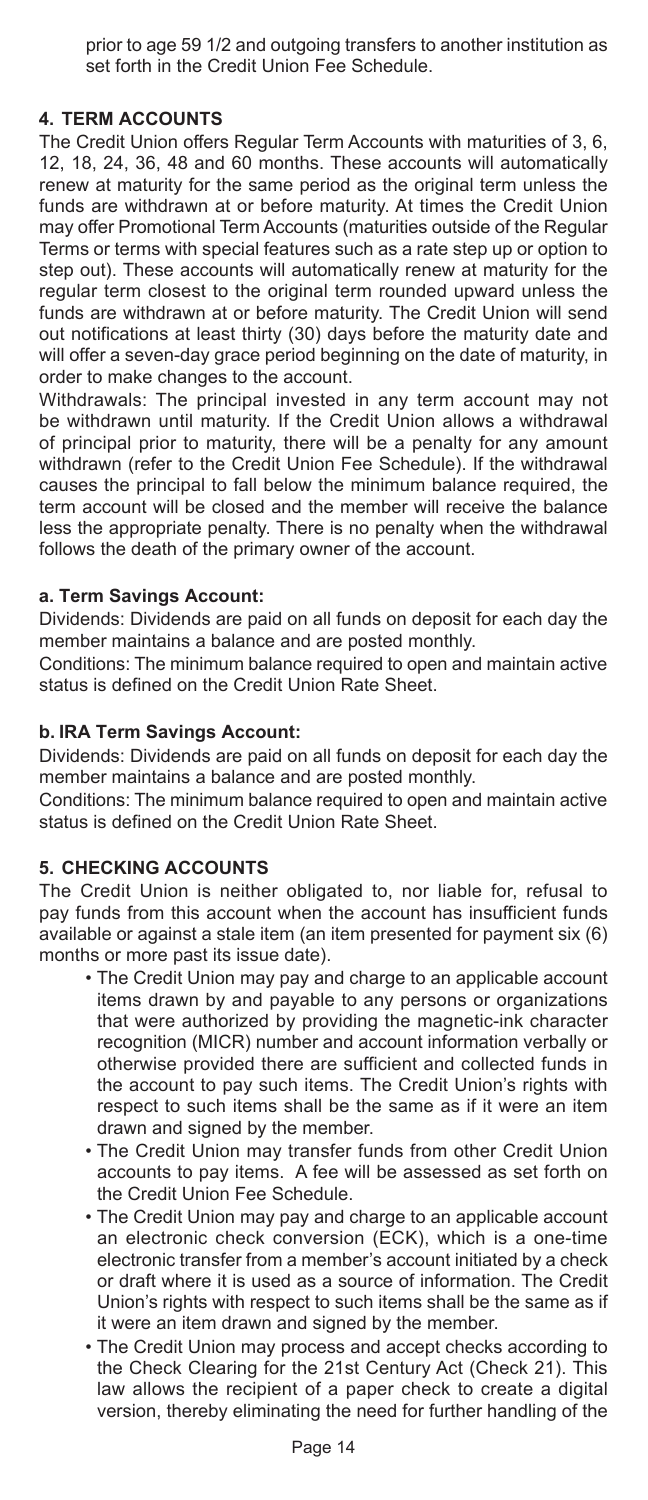physical document. For further information refer to Part II, Terms and Conditions of Accounts, Substitute Check Disclosure.

- If the Credit Union has made a good faith payment to a holder, the Credit Union may charge the member's account according to the original terms of the check or Automated Clearing House (ACH) entry.
- Authorized account holders may place a Stop Payment of any check (except certified and Cashier's checks as described in Part I. Terms and Conditions Applicable to Ownership, Transactions and Account Documentation) payable against that account, provided such order is timely and affords the Credit Union a reasonable opportunity to place the Stop Payment order on its system prior to the check clearing the account. There is a fee associated with Stop Payments (refer to the Credit Union Fee Schedule). If a Stop Payment order is placed on a check number that includes the dollar amount of the transaction, the Credit Union will also place an Electronic Funds Transfer (ACH) Stop Payment order for the same dollar amount in case the check is presented through Electronic Funds Transfer. There is no fee for an ACH Stop Payment under this circumstance. The Credit Union will mail or e-mail a confirmation notice of the Stop Payment. If there are any questions regarding the Stop Payment or to remove the Stop Payment request, contact the Credit Union immediately by calling (800) 874-5544 or (914) 641-3700. If there are insufficient funds to cover the Stop Payment fee, the account balance will be brought negative.
- If the Credit Union does not properly complete a Stop Payment on time according to our agreement with you, the Credit Union may be liable for your losses or damages. However, there are some exceptions. The Credit Union will not be liable, for instance:
	- If you provide less than three (3) business days for an ACH Stop Payment order prior to the transaction effective date.
	- If the date of the Stop Payment order is greater than six (6) months before presentation of the item for payment, unless the Stop Payment order has been renewed.
	- If the information provided to the Credit Union to process the Stop Payment order is incorrect.
	- If circumstances beyond the Credit Union's control prevent the transfer, despite reasonable precautions taken.
	- There may be other exceptions stated in our agreement with you.
- The Credit Union may without liability accept, pay, guarantee or charge items to an account in any order.
- In the event an item is returned in error, liability shall be limited to the amount of the check. In the event of a returned check or other debit on an account, the Credit Union's determination of whether sufficient funds exist in the account may be made at any time between the time the check is received and the time it is returned.
- In the event an item is presented on a checking account and is delayed or misrouted due to markings placed on the check by the member or endorser, the member will hold the Credit Union harmless and indemnify it from any liability.
- Member agrees that overdrafts, if paid in excess of funds in any loan or savings account, are payable on demand. If overdrafts are to be covered by a transfer of funds from any of the member's other Credit Union accounts, such transfer(s) will generally be made only if there are sufficient funds on deposit at the time of transfer. The member understands that for each overdraft or transfer, the accounts will be assessed a fee as set forth in the Credit Union Fee Schedule.
- Funds in a checking account may not be pledged as collateral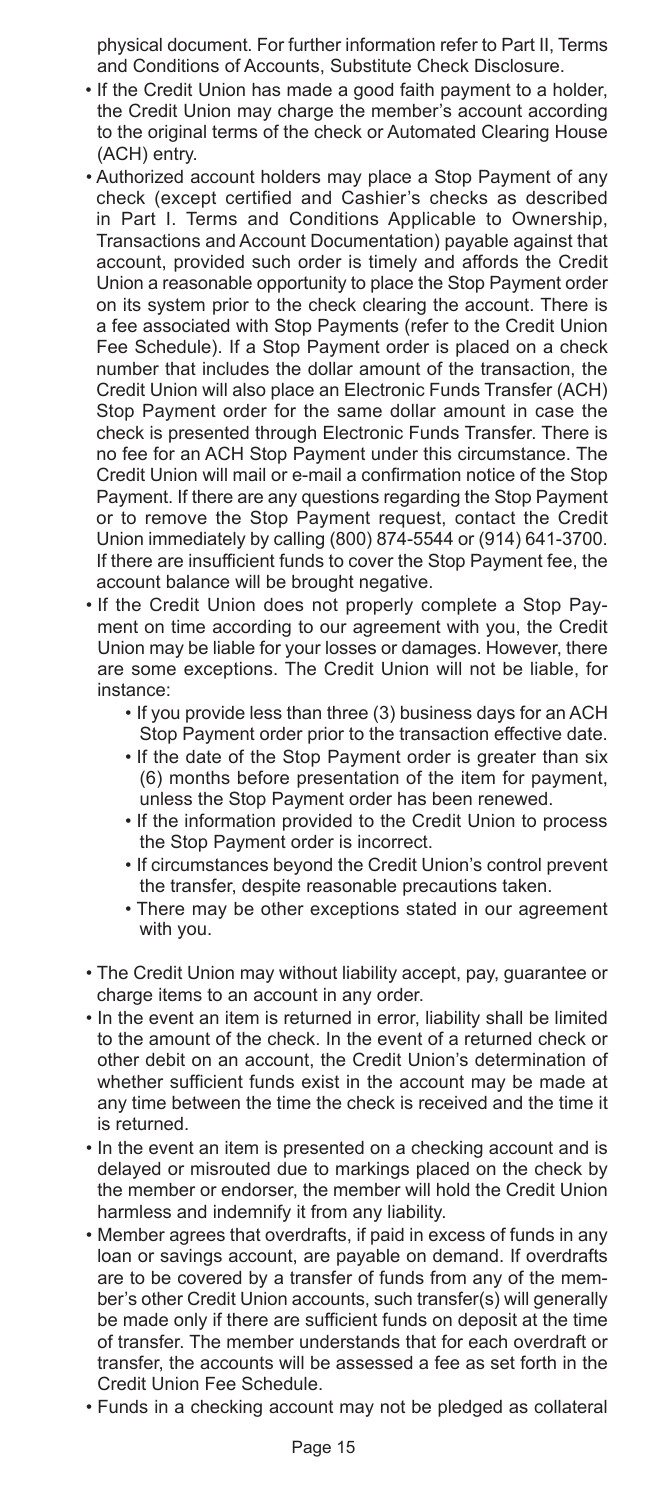security for any loan(s).

- The Credit Union must be notified immediately if checks are lost or stolen.
- As a convenience, the Credit Union may submit the initial order and reorders for personalized checks to a check vendor. The check vendor will mail the checks either directly to the member and the cost of the delivered checks ordered, plus applicable sales tax and delivery charges, will be charged to the corresponding checking account.
- The Credit Union is not responsible for any delays or errors in processing a check order due to the quality of the checks or the MICR encoding that appears on the checks.
- This is a truncated checking account. Checks are provided with carbonless copies, and are not returned with statements. Check copies are available through Online Banking free of charge or mailed to you by request for a fee (refer to the Credit Union Fee Schedule). If the checks were not ordered through the Credit Union's check vendor, the Credit Union is not responsible for the quality of any check copy received.
- The Credit Union may charge against an account a postdated check at the time it is presented for payment or deposit.
- Any checking account can be closed without prior notice for insufficient funds (NSF) activity, maintaining a negative balance or any reason. In addition, account activity can be reported to a consumer reporting agency.
- All signors must be sixteen (16) years of age to maintain any checking account. Signors below the age of majority (18) must have a joint owner on the account that is at least the age of majority (18).
- A substitute check is the legal equivalent of an original check and the consumer recredit rights apply when a consumer in good faith believes that a substitute check was not properly charged to their account.
- Joint owners may not be removed from Checking account suffixes. Checking account suffixes must be closed.

## **a. QClassic Checking Account (formerly Regular Checking Account):**

Dividends: No dividends are paid.

Conditions: The minimum balance required to open and maintain active status is \$0.01.

# **b. QChoice Checking Account:**

Dividends: Dividends are paid on all funds on deposit and are posted monthly. This is a variable rate account.

Conditions: The minimum balance required to maintain active status is \$0.01; however, QChoice checking accounts will be assessed a maintenance fee each month\* that the account does not meet the following requirements:

- (1) Minimum Direct Deposit or Minimum Average Daily Balance\*
- (2) eStatements

\*The monthly maintenance fee and minimum Direct Deposit and minimum Average Daily Balance amounts are set forth on the Credit Union Fee Schedule.

Account Benefits:

1. ATM Fee Refund: QChoice checking accounts will be refunded up to a set amount per month for ATM fees (including but not limited to Quorum usage fees and ATM surcharges from other Financial Institutions). The ATM Fee Refund amounts are set forth on the Credit Union Fee Schedule. Quorum Federal Credit Union makes its best effort to identify those ATM fees eligible for refund, based on information it receives from MasterCard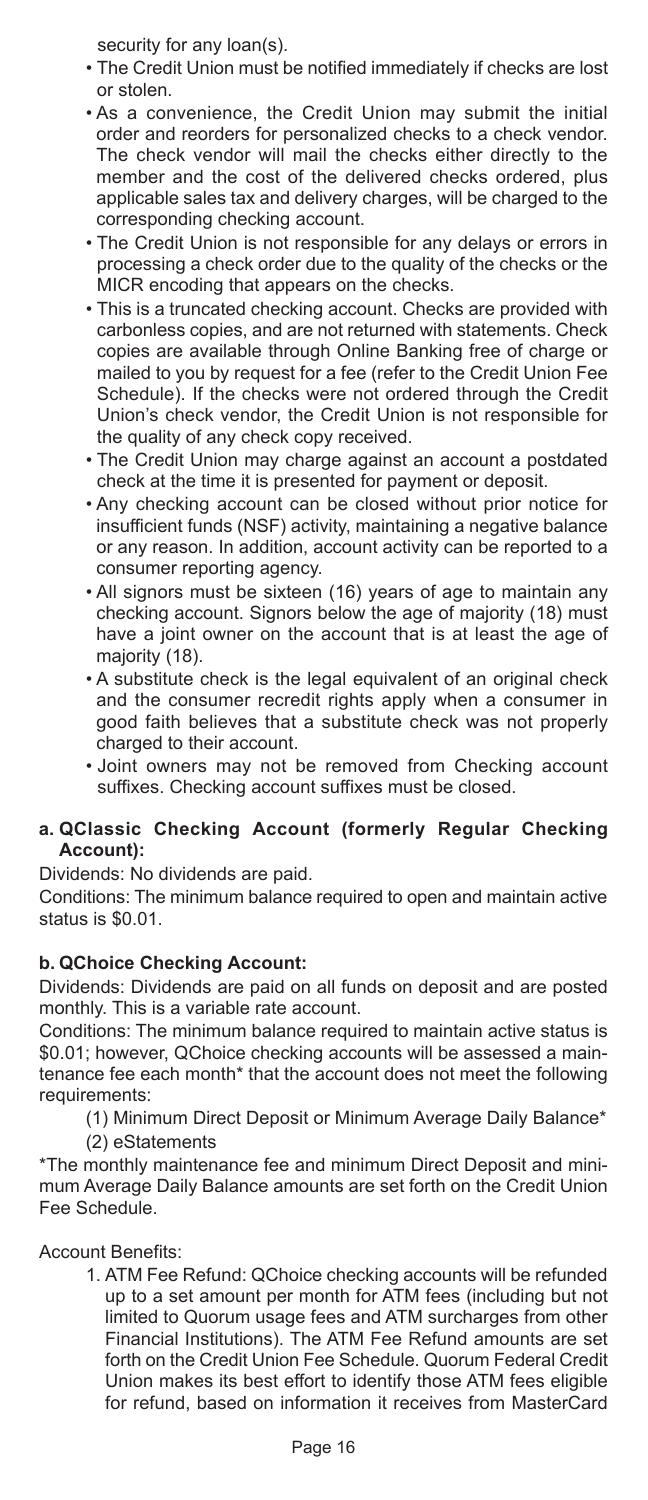and ATM networks. In the event that you have not received a refund for a fee that you believe is eligible, please call our Member Service Team for assistance at 800-874-5544.

2. Overdraft Transfers from Savings Automatic Fee Refund: QChoice checking accounts will be refunded the current Overdraft Transfer from Savings Automatic Fee as set forth on the Credit Union Fee Schedule when funds are transferred from an applicable/designated overdraft source to cover applicable transactions. Quorum has the right to set forth minimum and/ or maximum refund amounts.

## **c. Checking Rewards Account:**

Dividends: Dividends are paid on all funds on deposit and are posted monthly. This is a variable rate account.

Conditions: The minimum balance required to maintain active status is \$0.01; however, Checking Rewards accounts will be assessed a maintenance fee as set forth in the Credit Union Fee Schedule each month that the account does not meet the following requirements:

- (1) Direct Deposit
- (2) eStatements

## **d. Business Account:**

(1) In order to open a Business Account, a Business Account Application, Business Account Agreement Form, and W-9 form must be completed.

(2) Any signors listed on the documents will be considered signors of the entire account with equal rights to withdrawals and deposits.

(3) A completed "Resolution Form to Change Person(s) Authorized on Business Accounts" is required for all requests for changes to signors.

(4) There can be transfers or other activity between this account and any other Credit Union deposit accounts, subject to Credit Union rules and requirements.

(5) All persons authorized on the account must be at least eighteen (18) years of age to maintain a Business Account.

(6) There can be no Checking Reserve Overdraft Line-of-Credit attached to this type of account.

(7) Each month the account will be assessed a maintenance fee as set forth in the Credit Union Fee Schedule.

## **e. Courtesy Pay Disclosure**

## (1) Service Description

Courtesy Pay is a service whereby the Credit Union may honor and pay checks, Electronic Transfers (ACH) or items by other electronic means such as ATM and Check Card transactions as designated by the Credit Union drawn against insufficient funds so that these items presented against a membership account are not returned unpaid.

(2) Eligibility and Terms and Conditions of Courtesy Pay

A qualifying membership account must be open for thirty (30) days in order to be eligible for this service. Paper or online notices will be sent for each occurrence when the items are paid. Courtesy Pay will only be applied at the Credit Union's discretion and when there are insufficient funds in a checking account after applying other overdraft sources (including any loan, line-of-credit or linked accounts) to cover the negative balance. The Credit Union's Courtesy Pay service is a non-contractual courtesy and is discretionary. It is not an obligation of the Credit Union and the Credit Union may refuse to provide the service on any checking account at any time. There is no contractual right to Courtesy Pay and payment of an item is not guaranteed under the Courtesy Pay service. Courtesy Pay may provide certain account holders in "goodstanding," as determined by the Credit Union in its sole discretion, with the ability to overdraw their personal checking account up to an amount determined by the Credit Union. The amount that an account may be overdrawn shall be in all cases subject to the Credit Union's discretion. However, as a general guide, and not by way of any contractual agree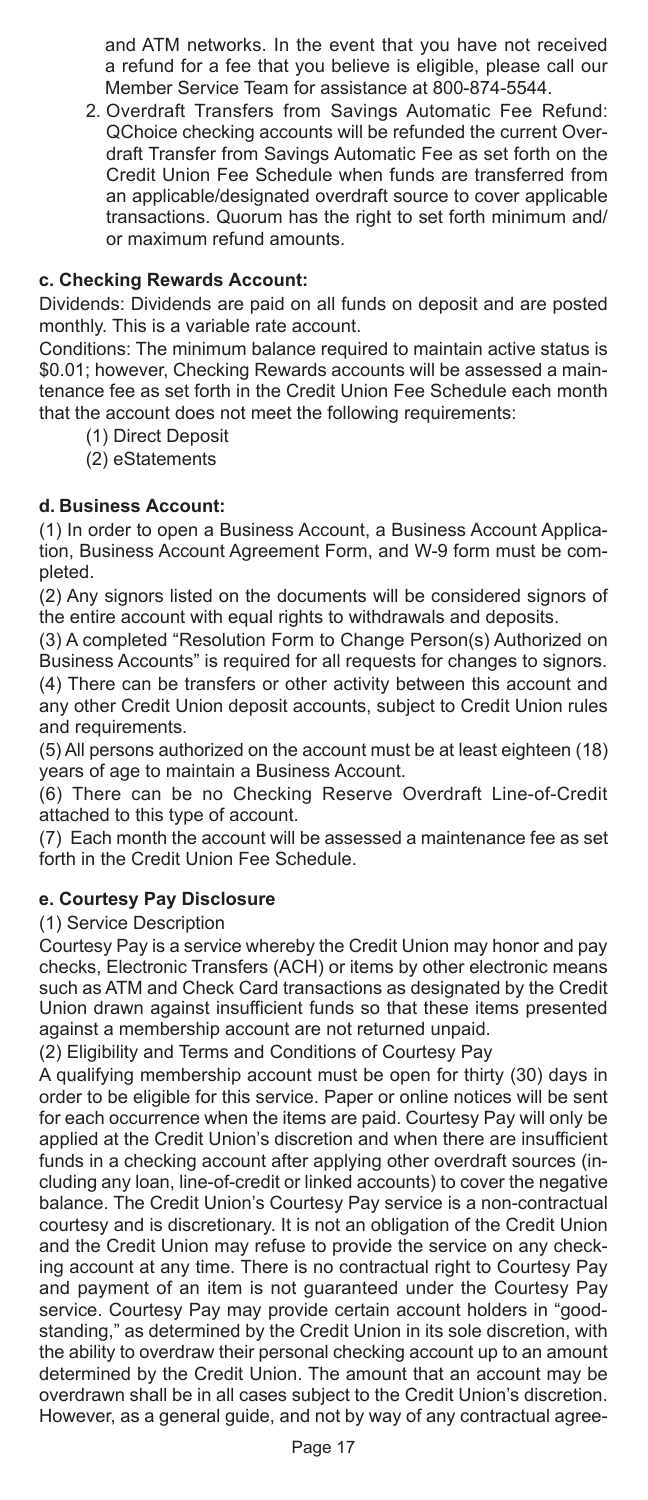ment, the categories of Courtesy Pay to consider are:

- Members without direct deposit may have up to a \$500 limit
- Members with direct deposit may have up to a \$1,000 limit
- Members with an aggregate balance of \$2,500 or more may have up to a \$1,000 limit

In the event that the Credit Union elects to extend Courtesy Pay, the account must be brought back to a positive balance, (i.e., greater than zero (0)), within thirty-two (32) calendar days. Failure to do so will affect future Courtesy Pay privileges and could result in account closure. The Credit Union has the right pursuant to its statutory lien and can charge against any balance in any accounts, to recover funds paid through this service. For further information, refer to Part I. Terms and Conditions Applicable to Ownership, Membership Requirements and Terms of Agreement. The Credit Union is not obligated to pay any item presented for payment if the account does not contain sufficient collected funds. However, the Credit Union may pay such an item as a noncontractual courtesy if the account is maintained in good standing, which is at the Credit Union's discretion and may include such things as:

- Making regular deposits sufficient to cover transactions;
- Bringing the account to a positive balance at least once every thirty-two (32) days or less;
- Not causing the Credit Union a loss;
- Not having any delinquent obligations;
- No legal orders, garnishments, executions, levies, or information subpoenas including bankruptcy notices;
- Not engaging in suspicious or abusive activity; and,
- Maintaining a minimum balance requirement as defined on the Rate Sheet in the Basic Savings account.

Generally, the Credit Union will not pay an overdraft in excess of \$1,000. These limits generally include Paid Non-Sufficient Funds Fees (Paid NSF Fees). Our general policy is to post items throughout the day and to post credits before debits. We process items in the order they are received; however, because of the many ways we allow you to access your account, the posting order of individual items may differ from these general policies. Holds on funds (described herein) and the order in which transactions are posted may impact the total amount of Courtesy Pay or Insufficient Funds (NSF) Fees assessed.

#### (3) Enrollment

Courtesy Pay Standard service for checks and ACH transactions does not require member enrollment; however, members must enroll (opt-in) for everyday ATM and Check Card transactions. Recurring Check Card transactions do not require enrollment. Members who opt in must have a valid mailing address to receive a confirmation notice in the mail. By request, an account can be removed from future Courtesy Pay Standard services. To remove Courtesy Pay Standard service, you may complete and submit the applicable form via the Online and Mobile Bank Service or contact our Member Service Team at (800) 874-5544 or (914) 641- 3700. The Credit Union will accept Courtesy Pay Standard enrollment and discontinuation instructions for a Joint Owner on a checking account. If you receive a direct deposit of funds with a statutory protection such as your Social Security payment into your checking account and do not want Courtesy Pay Standard eligibility, you will need to contact us in order to formally stop paying your overdrafts. (4) Service Limitations and Termination of Service

This service is available, at the Credit Union's discretion, on all checking accounts in good standing. The Credit Union may limit the number of accounts per account holder or per household. The Credit Union reserves the right to not approve any overdrafts against any account until the account can be verified as being maintained in good standing. The Credit Union reserves the right to change or terminate the Courtesy Pay program at any time without any advance notice.

#### (5) Account Fees

For items paid using Courtesy Pay, the account will be charged a Paid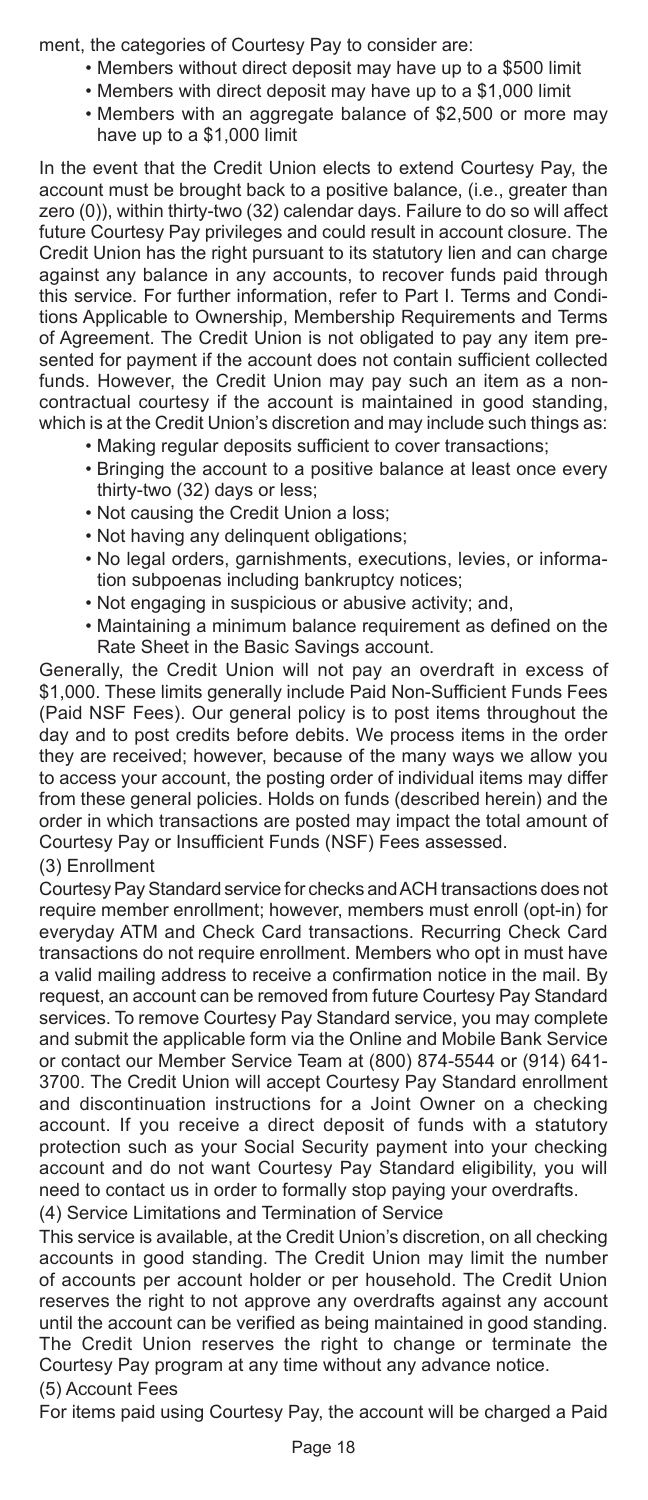Non-Sufficient Funds Fee (Paid NSF Fee) per item as set forth in the Credit Union Fee Schedule. If the Credit Union chooses not to pay checks, electronic transfers, or items by other electronic means, the account will be subject to an Non-sufficient Funds (NSF) or Negative Balance fee (when applicable) as published in the Credit Union Fee Schedule. Your periodic statement will separately disclose the total fees charged on your account for paying overdrafts and returning items unpaid for the statement period and for the calendar year-to-date. For questions, call our Member Service Team at 800.874.5544, Monday through Friday, 8:30 a.m. - 7:00 p.m. (ET).

## **f. Substitute Check Disclosure**

Substitute Checks and Your Rights

(1) What Is a Substitute Check?

To make check processing faster, federal law permits banks to replace original checks with "substitute checks." These checks are similar in size to original checks with a slightly reduced image of the front and back of the original check. The front of a substitute check states: "This is a legal copy of your check. You can use it the same way you would use the original check." You may use a substitute check as proof of payment just like the original check.

Some or all of the checks that you view through use of the Online Banking service or receive back from us by request may be substitute checks. This notice describes rights you have when you receive substitute checks from us. The rights in this notice do not apply to original checks or to electronic debits to your account. However, you have rights under other law with respect to those transactions.

(2) What Are My Rights Regarding Substitute Checks?

In certain cases, federal law provides a special procedure that allows you to request a refund for losses you suffer if a substitute check is posted to your account (for example, if you think that we withdrew the wrong amount from your account or that we withdrew money from your account more than once for the same check). The losses you may attempt to recover under this procedure may include the amount that was withdrawn from your account and fees that were charged as a result of the withdrawal (e.g., Non-sufficient Fund Fees).

Under this procedure, the amount of your refund is limited to the amount of your loss or the amount of the substitute check, whichever is less. You also are entitled to interest on the amount of your refund if your account is an interest-bearing account. If your loss exceeds the amount of the substitute check, you may be able to recover additional amounts under other law.

If you use this procedure, you may receive up to \$2,500 of your refund (plus interest if your account earns interest) within ten (10) business days after we receive your claim and the remainder of your refund (plus interest if your account earns interest) not later than fortyfive (45) calendar days after we receive your claim.

We may reverse the refund (including any interest on the refund) if we later are able to demonstrate that the substitute check was correctly posted to your account.

(3) How Do I Make a Claim for a Refund?

If you believe that you have suffered a loss relating to a substitute check that you received and that was posted to your account, please contact the Credit Union at (800) 874-5544 or (914) 641-3700. You must contact us within forty (40) calendar days of the date that we mailed (or otherwise delivered by a means to which you agreed) the substitute check in question or the account statement showing that the substitute check was posted to your account, whichever is later. We will extend this time period if you were not able to make a timely claim because of extraordinary circumstances.

Your claim must include:

- A description of why you have suffered a loss (for example, you think the amount withdrawn was incorrect);
- An estimate of the amount of your loss;
- An explanation of why the substitute check you received is insuf-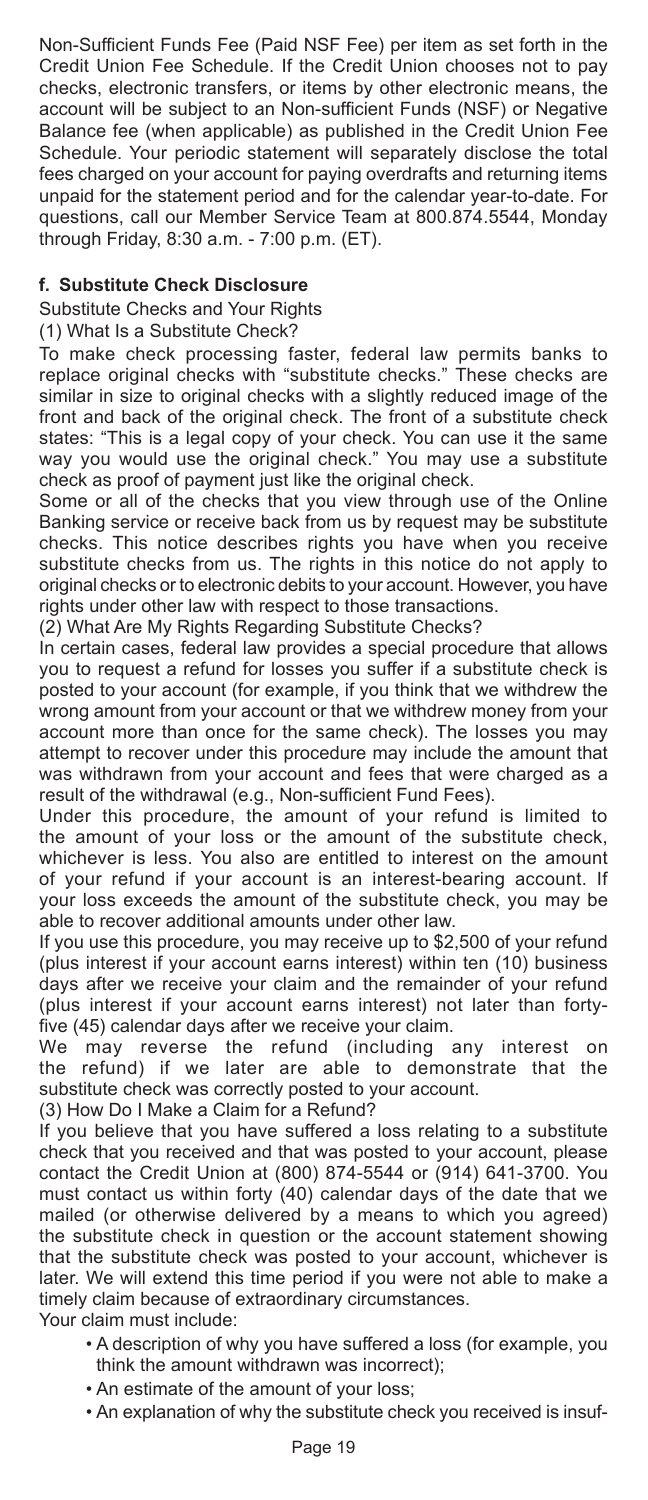ficient to confirm that you suffered a loss; and

• A copy of the substitute check and/or the following information to help us identify the substitute check: identifying information, such as the check number, the name of the person to whom you wrote the check, the amount of the check.

## **PART III. SERVICE DELIVERY DISCLOSURES**

#### **A. ATM CARD AND DEBIT MASTERCARD® AGREEMENT AND DISCLOSURE**

The following agreement covers the Quorum ATM Card ("ATM Card"), or World Debit MasterCard and Debit MasterCard ("Debit Card") issued. Acceptance, retention, or use of the Quorum ATM or Debit Cards by any authorized person(s) constitutes the agreement as follows:

#### **1. Service Description**

Subject to the capabilities and participating networks of a particular ATM or merchant, the card may be used to:

- a. Withdraw cash from linked checking, savings or Checking Reserve Overdraft Line-of-Credit.
- b. Transfer funds between linked checking and savings accounts.
- c. Deposit money in checking or savings accounts at Quorum ATMs or participating network ATMs that accept Quorum deposits (see ATM locator service).
- d. Purchase goods and services at participating merchants that accept MasterCard. Purchases may be processed through ATM Networks (referred to as a "Debit" transaction with use of a PIN) or the MasterCard Network (referred to as a "Credit" transaction with use of a signature).
- e. Obtain "cash back" at a participating merchant using a "Debit" (PIN) transaction.
- f. Obtain balance information for linked checking and savings accounts.

## **2. Terms and Conditions**

Members agree:

- a. To abide by the rules and regulations of Quorum and participating ATM and credit card networks, as may be amended from time to time, relating to use of the card; these rules and regulations are binding.
- b. The card is the property of Quorum and must be returned to Quorum immediately upon request.
- c. To a total cash withdrawal limit of \$500 using your ATM Card and \$1,000 using your Debit Card from all ATMs each day. Higher limits may be available upon request based on account profile.
- d. To a limit of twenty (20) transactions each day for purchases using your debit card made through the Master-Card network.
- e. The PIN number issued is for security purposes. The number is confidential and should not be disclosed to third parties or recorded on the card.
- f. That Quorum will pay out of an account the total amount of any transaction originated by proper use of the card.

## **3. Termination of Service**

This agreement may be terminated at any time by Quorum or by you, by giving written notice thereof and returning to Quorum all card(s) issued in connection with this agreement.

The card may be closed due to inactivity of 24 months or more at Quorum's discretion without prior notification.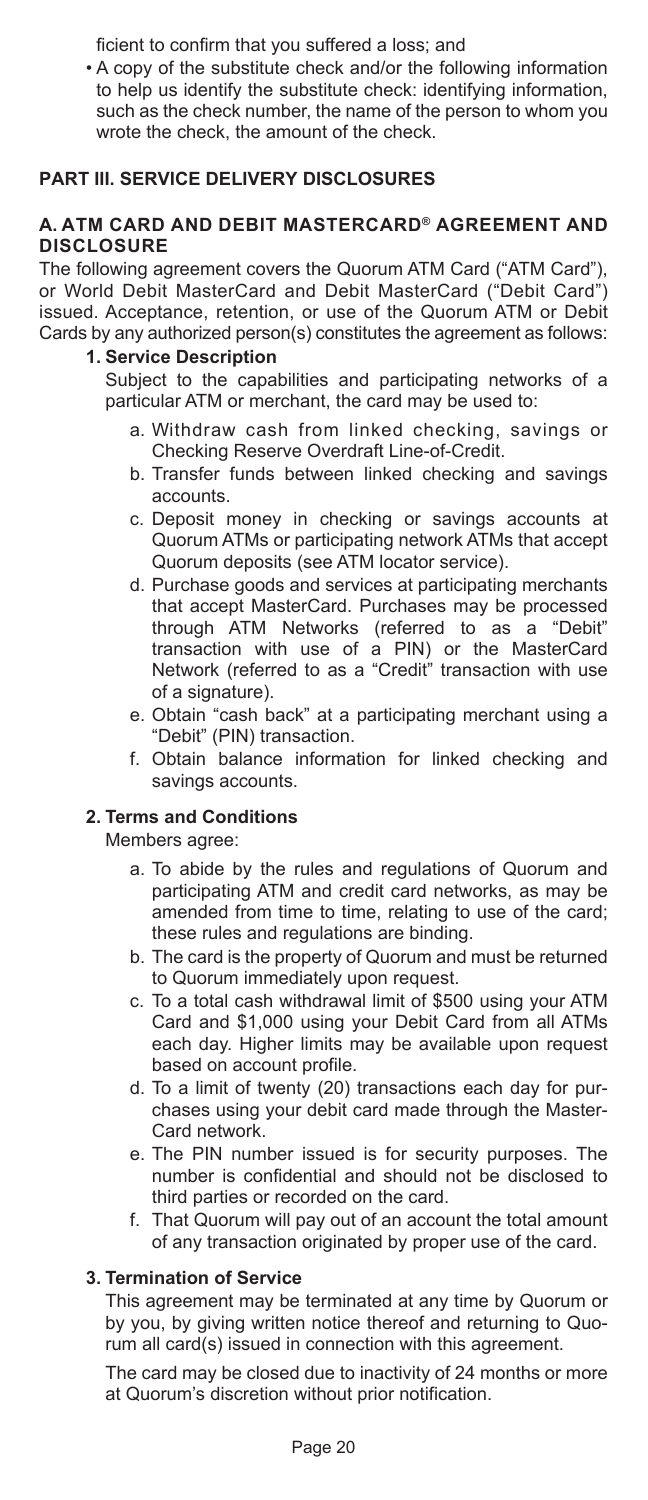#### **4. Limits of Liability Lost/Stolen Card**

If an ATM Card or Debit Card has been **lost or stolen, or the PIN has been compromised**, contact Quorum's Lost and Stolen Department immediately at (888) 918-7772 to report. Reporting the loss immediately upon discovery can help minimize the financial impact on your accounts and allow Quorum to begin researching the disputed transactions as well as attempt to recover funds. Disputed or fraudulent activity must be reported within sixty (60) days after the statement issue date on which the activity appears. A replacement card fee may apply (refer to Quorum's Schedule at quorumfcu.org).

## **5. Failure to Make Transfers**

Quorum is not financially responsible for any losses incurred due to the following situations:

- If, through no fault of Quorum, the account does not contain enough money to make the transfer.
- If the transfer exceeds the credit line of the Checking Reserve Overdraft Line-of-Credit or exceeds amounts discretionarily paid under Courtesy Pay.
- If the transaction is prevented by the policies, rules or limitations imposed by Quorum, from time to time, such as minimum deposit requirements or verification and collection of deposits.
- If a non-proprietary ATM or POS terminal was not working properly or did not have enough cash.
- If, due to circumstances beyond Quorum's control, the transfer is prevented, despite reasonable precautions taken.

There may be other exceptions stated in our agreement with you.

# **6. ATM Transaction Fees**

Refer to Quorum's Fee Schedule at quorumfcu.org. ATMs not owned by Quorum may charge a fee for a balance inquiry, even if you do not complete a transaction.

## **7. Foreign Transactions**

Purchases and cash advances made in foreign countries and foreign currencies will be billed in U.S. dollars. The conversion rate to dollars as well as foreign conversion fees, plus an International Service Assessment fee of 1% of the international transaction amount, will be made as of the date the transaction is posted to the Account in accordance with the operating regulations for international transactions established by MasterCard.

## **8. Disclosure of Account Information to Third Parties**

Quorum will disclose information to third parties about accounts or transactions:

- a. When it is necessary for completing transfers; or
- b. In order to verify the existence and condition of an account for third party, such as a credit bureau or merchant; or
- c. In order to comply with government agency or court orders; or
- d. If Quorum has written permission; or
- e. Pursuant to Quorum's Privacy Policy.

#### **9. Documentation**

You can get a receipt at the time you make any transfer to or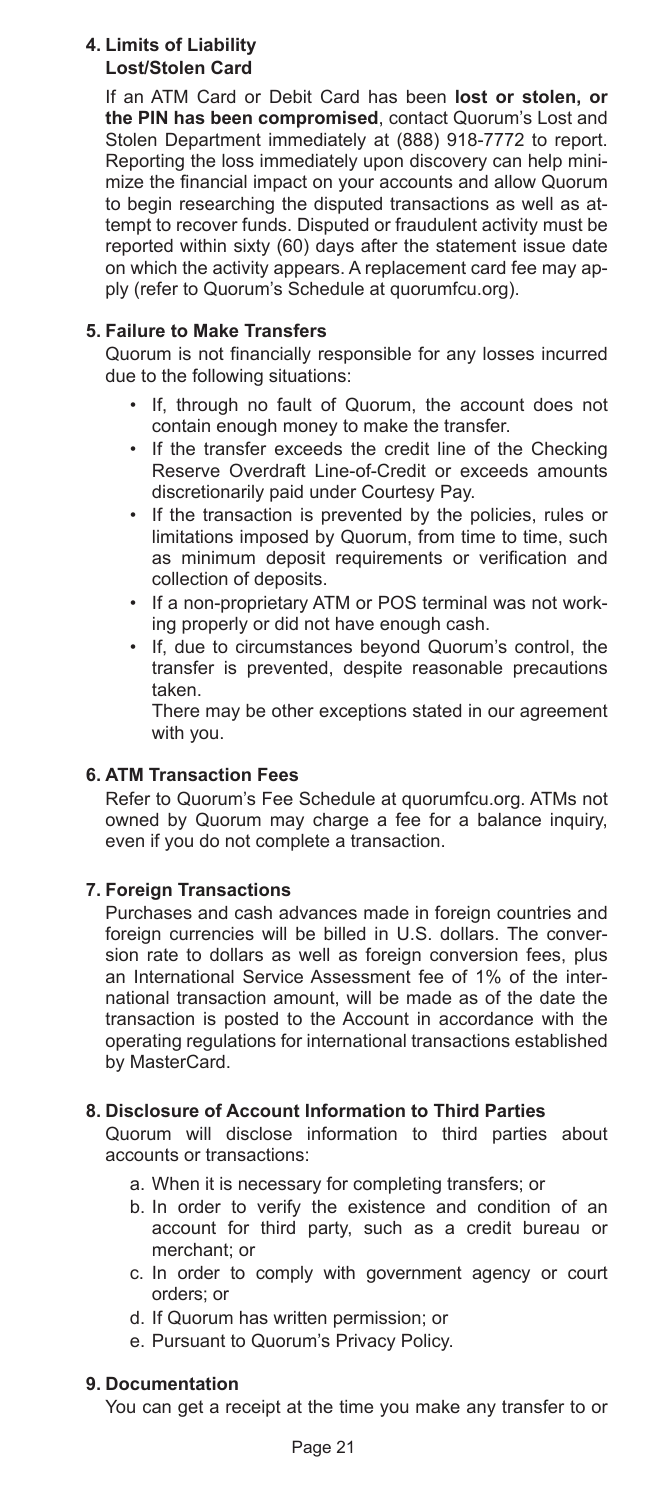from your account using one of our ATMs or point-of-sale terminals. Your electronic funds transfers will also be shown on your monthly account statement.

## **10. Error Resolution**

Refer to Part IV, Error Resolution.

## **B. ELECTRONIC FUNDS TRANSFER (EFT) AGREEMENT AND DISCLOSURE**

#### **1. Service Description**

The transfers covered by this Agreement are:

- a. The direct debit of funds, using the Automated Clearing House (ACH), from an account at another Financial Institution that allows electronic transfer transactions (hereafter ACH Origination Debits).
- b. Preauthorized debits and credits initiated by the member and processed through the Automated Clearing House including deposits to, withdrawals from, or transfers between accounts, which are not originated by check (except an electronic check conversion (ECK) as described below), draft or similar paper instrument, and External Transfers and Bill Payment transactions made through the Online and Mobile Banking Service.
- c. Transfers made through the Online and Mobile Banking Service using applicable user identification and/or authentication, including transfers from one Credit Union account to another authorized Credit Union account and loan and credit card payments to the Credit Union made from another Credit Union account.

 An ECK is a one-time Electronic Fund Transfer (EFT) initiated using information from a check. A check would be provided to a merchant or other payee to use as a source of information to initiate an EFT from the member's checking account as payment for goods or services. The payee electronically captures the routing, account and serial numbers from the check and initiates a one-time EFT from the member's accounts. This type of transaction is a transfer covered by Federal Reserve Board, Regulation E, Electronic Fund Transfers and deemed not to originate by a check.

 An Automated Clearing House system will be used if the Credit Union receives an ACH credit entry into its member's account. ACH credit entries will be governed by the rules of the National Automated Clearing House Association, which states that the ACH credit entry shall be governed by and construed in accordance with the laws of the State of New York.

## **2. Terms and Conditions**

 Member understands that the funds for transfer to Quorum will be debited from the Financial Institution at the intervals stated in his/her request. Member also acknowledges that the account debited is held either primarily or jointly by the member and the origination of these transactions (ACH transactions) to member's Quorum account must comply with United States law.

 a. ACH Origination Debits may be initiated under this Agreement subject to the following conditions:

 (1) There are sufficient funds in the account at the other Financial Institution.

 (2) These debits comply with the Financial Institution's agreement, which may have additional and/or different transaction limits beyond the control of the Credit Union.

b. ACH Credit and Settlement

Credit given with respect to an ACH Debit entry (debit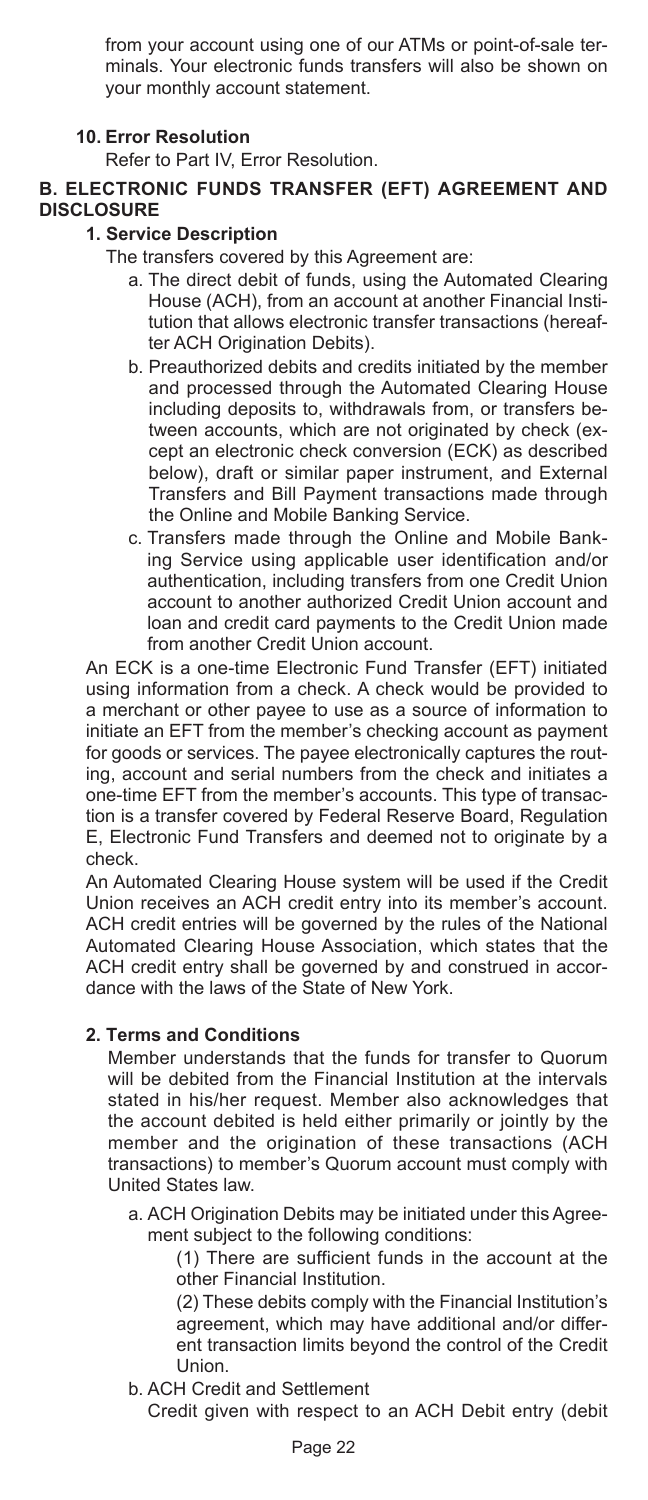from another financial institution that is deposited into a Quorum Federal Credit Union account) is provisional until the Credit Union receives final settlement through a Federal Reserve Bank. If a final settlement is not received, the Credit Union is entitled to a refund for the amount credited. All deposits will be provisionally credited subject to subsequent verification and collection.

c. Insufficient funds as a result of ACH Debits

If an ACH debit is initiated from another financial institution and the Credit Union does not receive credit from that financial institution, the Credit Union is authorized to withdraw the amount of insufficient funds from any account the member has at the Credit Union or to process an advance against a loan or any line-of-credit in an amount equal to the amount of insufficient funds plus any applicable fees. The Credit Union may, but is under no obligation to, resubmit the debit and attempt to collect the funds from the financial institution at any time after a debit transaction is rejected or returned. Fees may be assessed if the transaction is denied for any reason. If by following these procedures, the Credit Union is unable to obtain reimbursement, the member must pay the monies they owe including the applicable fees within twenty-four (24) hours.

d. Debit Amounts for ACH Origination Debits

All ACH Origination Debits will be for the amount shown on the Authorization Agreement for Electronic Transfers (ACH Debits) Form unless the member has contacted the Credit Union Call Center and verbally authorized a change. If the debit amount being applied to a loan is greater than what is necessary to bring that loan balance to zero (0), then the amount of funds in excess of what is necessary to bring the loan to a zero (0) balance will be deposited to the Basic Savings account. Debits may continue beyond the maturity date or payoff of the loan, unless notification is made to stop an electronic transfer.

e. Indemnification

You agree that all of the information provided on the Authorization Agreement for Electronic Transfers (ACH Debits) form is true and correct and you agree to indemnify and hold the Credit Union, its agents or assigns harmless from and against any and all claims that arise against the Credit Union, its agents or assigns by reason of having relied on the information provided by you.

#### **3. Stop Payments**

 a. If you have preauthorized a debit from your account, you can stop any of these debits by calling us at (800) 874-5544 or (914) 641-3700 or writing us at 2500 Westchester Avenue, Suite 411, Purchase, NY 10577. Your request must be received at least three (3) Business Days prior to the scheduled payment date. If you contact us by phone, we may also require you to send a written request within fourteen (14) days of your call. There is a fee associated with Stop Payments (refer to the Credit Union Fee Schedule). If there are insufficient funds to cover the Stop Payment fee, the account balance will be brought negative.

If these preauthorized debits may vary in amount, the person you are going to pay will tell you, ten (10) days before each payment, when it will be made and how much it will be. (You may choose instead to get this notice only when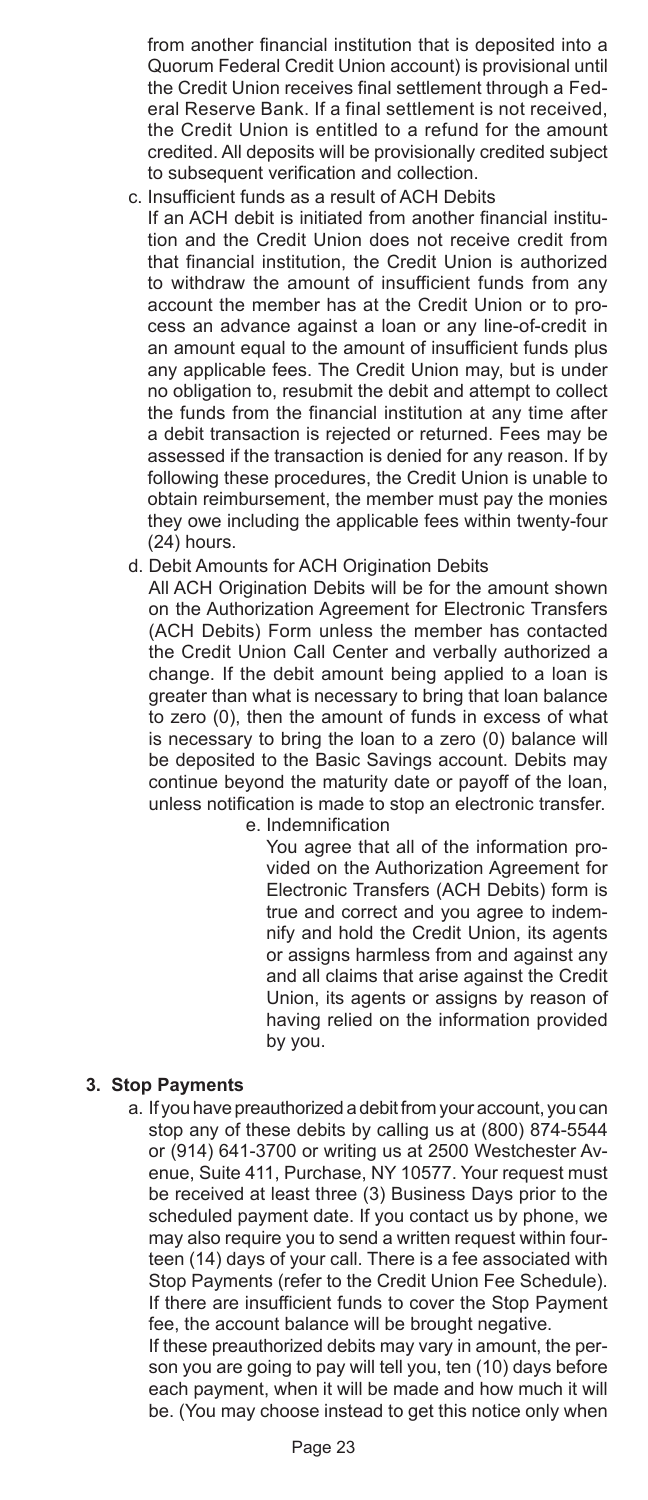the payment would differ by more than a certain amount from the previous payment, or when the amount will fall outside certain limits that you set.)

The Credit Union will mail or e-mail a confirmation notice of the Stop Payment. If there are any questions regarding the Stop Payment or to remove the Stop Payment request, contact the Credit Union immediately by calling (800) 874-5544 or (914) 641-3700.

 b. Failure to Make Stop Payments: Refer to section 6 below, Limits of Liability

#### **4. Termination or Amendment of Service**

 At any time the Credit Union may terminate a right to make electronic transfers, amend the terms of this Agreement or cancel this Agreement. To cancel this service, the Credit Union must be notified at least three (3) Business Days or more before any payment is scheduled to be made.

#### **5. Fees**

 There are no fees from the Credit Union to initiate ACH Debits or for the use of Credit Union-owned ATMs. Please refer to the Credit Union Fee Schedule for non-sufficient fund charges associated with "returned" ACH debit transactions. The Financial Institution may charge transaction fees.

## **6. Limits of Liability**

 If the Credit Union does not place a stop payment or complete a transfer to or from your account on time or in the correct amount according to our agreement with you, the Credit Union may be liable for your losses or damages. However, there are some exceptions. The Credit Union will not be liable, for instance:

- a. If you provide less than three (3) business days for an ACH Stop Payment order prior to the transaction effective date.
- b. If the date of the Stop Payment order is greater than six (6) months before presentation of the item for payment, unless the Stop Payment order has been renewed.
- c. If the information provided to the Credit Union to process the Stop Payment order is incorrect.
- d. If, through no fault of the Credit Union, there are not enough funds in the account to make the transfer or if the transfer would go over your credit limit on your overdraft line or exceed amounts discretionarily paid under the Courtesy program.
- e. If the funds in such account are restricted by legal process, assignment, claim, encumbrance or other prohibitions against withdrawal.
- f. If the transaction is prevented by policies, rules, or limitations imposed by the Credit Union, from time to time, such as a minimum balance requirement or verification and collection of deposits.
- g. If the ATM was not working properly.
- h. The fault lies with the member.
- i. If circumstances beyond the Credit Union's control prevent the transfer, despite reasonable precautions taken.
- j. There may be other exceptions stated in our agreement with you.

#### **7. Disclosure of Account Information to Third Parties**

 The Credit Union will disclose information to third parties about accounts or transactions:

a. When it is necessary for completing transfers; or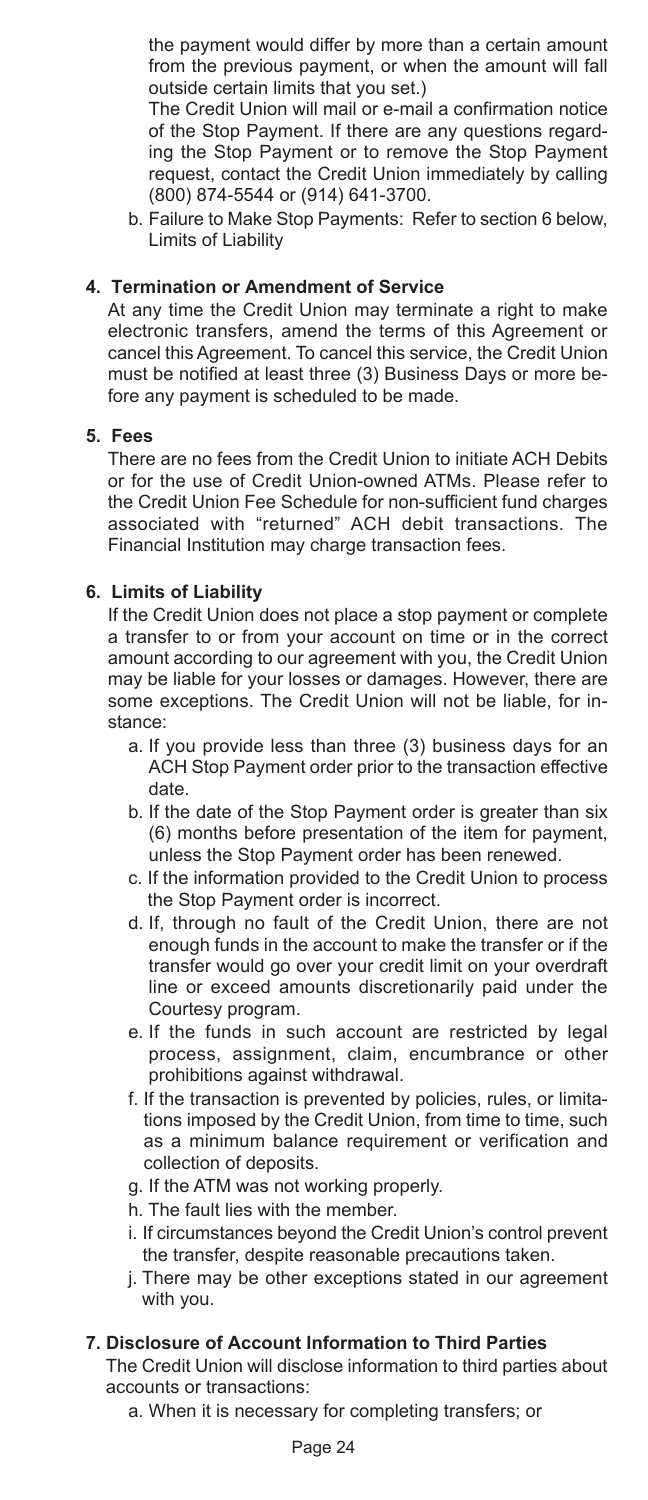- b. In order to verify the existence and condition of an account for a third party, such as a credit bureau or merchant; or
- c. In order to comply with government agency or court orders; or
- d. If the Credit Union has written permission; or
- e. Pursuant to the Credit Union's Privacy Policy.

#### **8. Documentation**

 Documentation of transfers will be reflected on periodic statements provided by the Credit Union in accordance with Federal Reserve Bank Regulation E, Electronic Fund Transfers. A paper receipt will be available at Credit Union-owned ATMs. If you have arranged to have direct deposits made to your account at least once every sixty (60) days from the same person or company, the person or company making the deposit will tell you every time they send us the money.

#### **9. Business Days**

 Business Days are Monday through Friday, excluding Federal and Credit Union holidays.

#### **10. Error Resolution**

 For additional information, refer to Part IV, Error Resolution. If you believe that an electronic fund transfer has been made without your permission, including a transfer using information from your check, contact the Credit Union immediately at (800) 874-5544 or (914) 641-3700.

Contact the Credit Union immediately if your PIN has been lost, stolen or used without permission. Telephoning is the best way to keep your potential loss to a minimum. If you notify us within two (2) Business Days, your liability will not exceed \$50 if your PIN was used without your authorization. If you fail to notify us within two (2) Business Days of learning of the loss or theft of your PIN, and we can prove you could have prevented someone from using it without your authorization, your liability could increase to as much as \$500. If your monthly statement reflects any unauthorized transfers, you must contact the Credit Union within sixty (60) days of the statement mail date. Failure to do so may result in the inability to recover any funds lost after the sixty (60) days if we can prove that we could have stopped someone from taking the money had you told us within the required timeframe. These time periods may be extended at the Credit Union's discretion.

# **C. VOICECONNECT SERVICE AGREEMENT AND DISCLOSURE**

## **1. Service Description**

 Members may access their accounts through VoiceConnect. VoiceConnect may be used from any touch-tone service phone in the United States with a Personal Identification Number (PIN).

#### **2. Terms and Conditions**

#### a. Functionality

 VoiceConnect may be used to conduct a variety of transactions on eligible accounts, e.g. balance inquiries or transfers, by calling (800) 874-5544, 24 hours a day, seven days per week.

#### b. Account Security

 A Personal Identification Number (PIN) is required to access VoiceConnect. Should the member disclose this information to any third party, the member is responsible for all transactions initiated by his or her PIN.

c. Disclosure of VoiceConnect Transactions: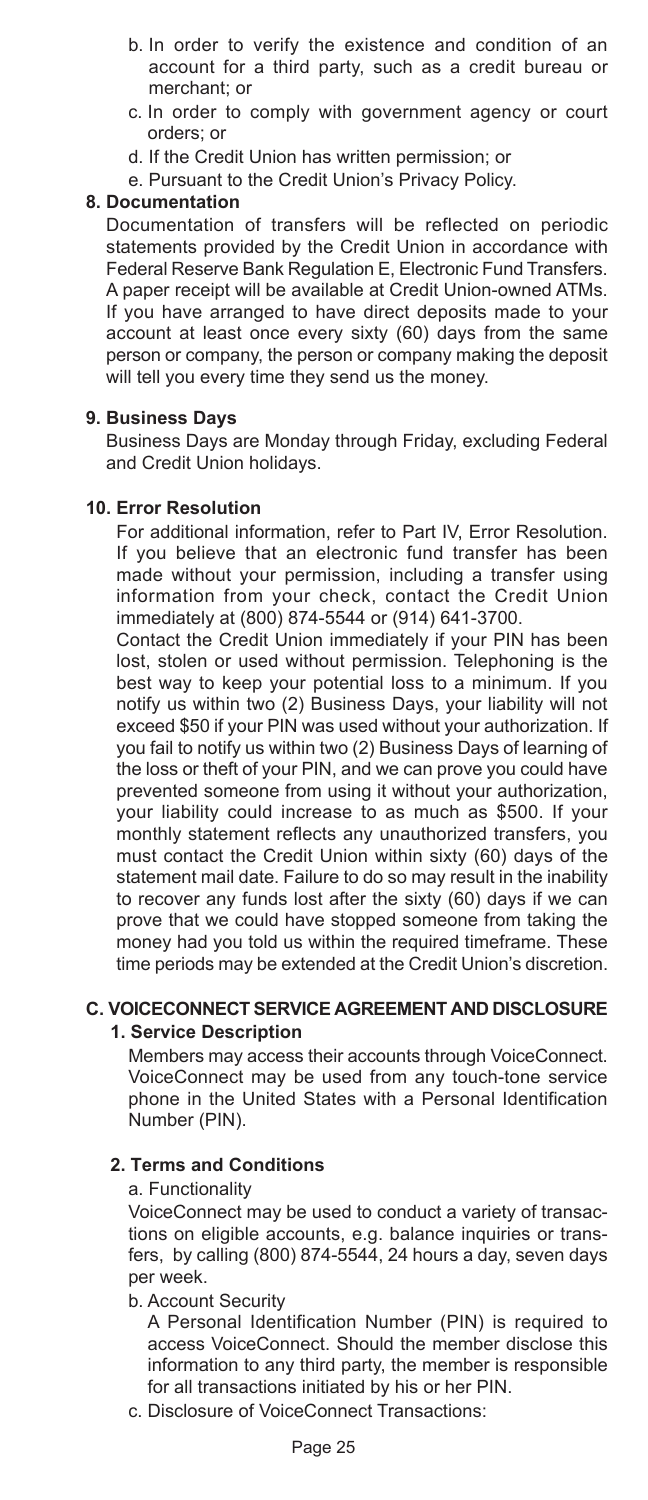Documentation of VoiceConnect transactions will be recorded on the periodic account statement provided by the Credit Union.

## **3. Disclosure of Account Information to Third Parties**

 The Credit Union may disclose information to third parties about accounts or transactions:

- a. When it is necessary for completing transfers; or
- b. In order to verify the existence and condition of an account for a third party, such as a credit bureau or merchant; or
- c. In order to comply with government agency or court orders; or
- d. If the Credit Union has written permission; or
- e. Pursuant to the Credit Union's Privacy Policy.

#### **4. Termination or Amendment of Service**

 The Credit Union may amend the features of or terminate this service and/or amend the terms of this Agreement at any time.

#### **5. Fees**

 There are no charges for use of VoiceConnect at this time; however, the Credit Union reserves the right to institute charges at any time in the future. If charges are to be assessed for this or any other service, notification will be made of the nature of the charges and when they become effective.

#### **6. Limits of Liability**

a. Lost/Stolen PIN

If a PIN has been obtained by an unauthorized person, contact the Credit Union during normal business hours at (800) 874-5544 or (914) 641-3700 to restrict VoiceConnect access. Telephoning is the best way of keeping your possible losses down. You could lose all the money in your account plus your maximum overdraft line-of-credit, if any. If you notify us within two (2) Business Days after you learn of the loss or theft, you have no liability. If you fail to notify us within two (2) Business Days of learning of the loss or theft of your PIN, and we determine we could have prevented unauthorized use, you could lose as much as \$500. Also, if your statement shows transfers that you did not make, notify us at once. If you fail to notify us within sixty

(60) days after that statement was sent to you, you may not get back any money you lost after the sixty (60) days if we determine that we could have stopped someone from taking the money if you had notified us in time. Your PIN can be changed at any time by selecting the appropriate option from the VoiceConnect menu.

b. Failure to Make Transfers:

If the Credit Union does not complete a transfer to or from an account on time, or for the correct amount according to the agreement, the Credit Union may be liable for your losses or damages. However, there are some exceptions. The Credit Union will not be liable, for instance:

- (1) If, through no fault of the Credit Union, there are not enough funds in the account to make the transfer or if the transfer would go over your credit limit on your overdraft line.
- (2) If the funds in such account are restricted by legal process, assignment, claim, encumbrance or other prohibitions against withdrawal.
- (3) If the transaction is prevented by policies, rules, or limitations imposed by the Credit Union, from time to time, such as a minimum balance requirement or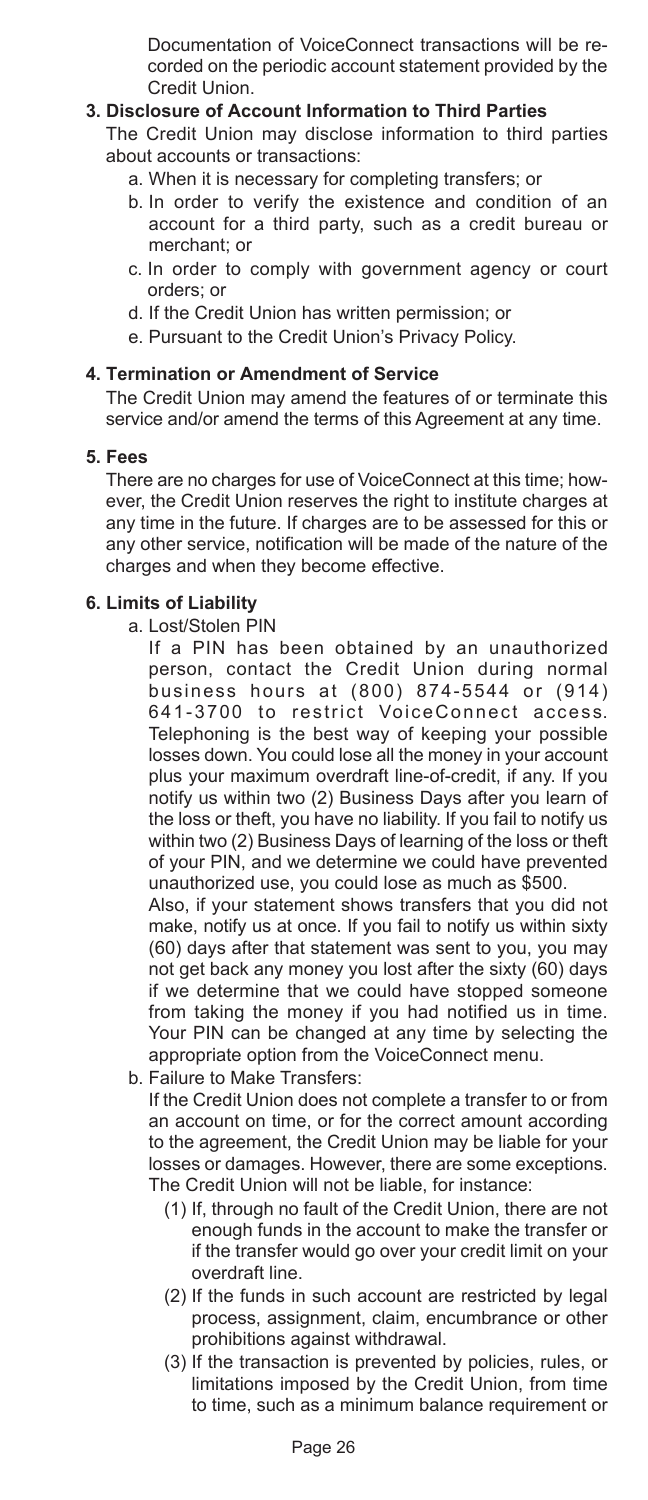verification and collection of deposits.

- (4) The fault lies with the member.
- (5) If circumstances beyond the Credit Union's control prevent the transfer, despite reasonable precautions taken.
- (6) There may be other exceptions stated in the Credit Union's agreement.
- (7) If VoiceConnect was not working properly.

#### **7. Error Resolution**

Refer to Part IV, Error Resolution.

#### **D. WIRE TRANSFER AGREEMENT AND DISCLOSURE**

#### **1. Service Description:**

The Credit Union offers a funds transfer service that enables members to transfer funds by wire from specific member account(s) to any other account(s) specified by the member, whether such accounts are at the Credit Union or another financial institution. Members may initiate a funds transfer by contacting the Credit Union. The member selects the day the funds transfer should occur and the Credit Union will, subject to the terms and conditions set forth herein, send the funds transfer on the designated date in accordance with the instructions outlined by the member.

#### **2. Terms and Conditions**

- a. This agreement and notice apply to each funds transfer (sometimes referred to as "wire transfer") as defined in Article 4A of the Uniform Commercial Code ("UCC Article 4A") and as covered by Regulation J of the Board of Governors of the Federal Reserve System ("Regulation J").
- b. UCC Article 4A and Federal Reserve Board, Regulation J, Check Collection and Funds Transfer establish a comprehensive legal framework covering the duties, responsibilities and liabilities of all parties involved in a funds transfer. Member irrevocably submits to the jurisdiction of any state or federal court sitting in Westchester County, New York, and agrees that in any action brought hereunder venue shall be placed in such county and that member will not claim that such forum is inconvenient. Using the Credit Union to send or receive wire transfers shall constitute acceptance of this agreement.
- c. The party whom the member is transferring the funds to is the "Beneficiary." The bank or financial institution at which the Beneficiary maintains the account to which the funds are being transferred or the bank disbursing the funds to the Beneficiary is the "Beneficiary Bank." The entire series of transactions, commencing with the request for a wire transfer, up until and including the payment to the Beneficiary shall be referred to as a "funds transfer." The instruction to the Credit Union to pay a sum of money to a Beneficiary is referred to herein as a "Payment Order."
- d. Cutoff Times/Execution

 The Credit Union may establish or change from time to time cutoff times for the receipt and processing of funds transfers requests, amendments or cancellations. Unless other times are posted for various types of funds transfers, the cutoff time will be at 2:30 p.m. ET on each weekday that the Credit Union is open which is not a holiday. Payment Orders, cancellations or amendments received after the applicable cutoff time may be treated as having been received on the next Business Day and processed accordingly.

e. Waiver, Severability and Captions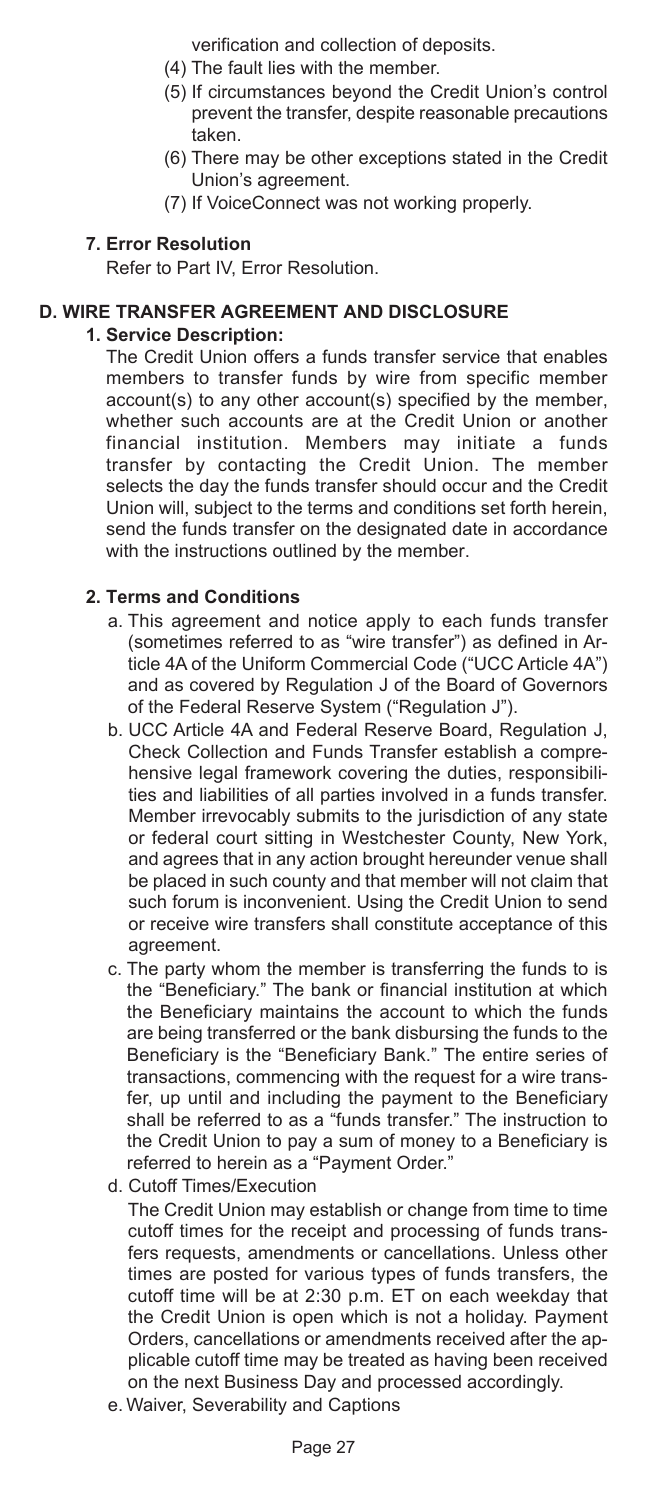The Credit Union may delay exercising its rights without losing them. Any waiver or partial exercise of one right is not a waiver of other rights and shall not be deemed a continuing waiver. If any provision of this agreement is held invalid or unenforceable to any extent, the remainder of this agreement shall not be impaired or otherwise affected. The captions herein are for convenience only and shall have no effect upon construction or interpretation of any provision hereof.

f. Security Precautions

 When a Payment Order is issued by a member, the Credit Union's security procedure may involve use of identification methods that may include photo identification requirements, signature verification, data/password verification, use of a personal identification number, and/or callback procedure by the Credit Union. In certain situations, some or all of the above may be required. The security procedures established hereunder are commercially reasonable and you agree to comply in all respects with such procedures. Members may choose not to allow outgoing funds transfers on their accounts by contacting the Credit Union. Members who have chosen not to allow funds transfers on their account can reinitiate the service by contacting the Credit Union. (Requests not to allow funds transfers are not accepted through Online and Mobile Banking Service.)

#### **3. Fees**

- a. The Credit Union may charge an account(s) for:
	- The amount of any funds transfer initiated by any person authorized to the account from which the funds transfer is to be made,
- b. Any "Wire Transfer Recurring Fees" (refer to the Credit Union Fee Schedule),
- c. Any additional applicable fees for wire transfers set forth in the Credit Union Fee Schedule. All fees are subject to change from time to time at the discretion of the Credit Union.

#### **4. Termination of Service**

 The Credit Union may terminate this agreement with or without cause by giving thirty (30) days prior written notice. Notwithstanding the foregoing, the Credit Union may terminate this agreement immediately at any time upon notification to the member, if (i) Credit Union has a reasonable concern about a funds transfer or a possible loss that might be suffered by the Credit Union, (ii) member has breached or may breach this agreement, or (iii) Credit Union becomes aware of information which may indicate illegal or improper transactions.

## **5. Limits of Liability**

a. Inconsistencies Between Name and Account Number

A member will be responsible to the Credit Union if the funds transfer is completed on the basis of the identification number provided, even if the number identifies a person different than the named Beneficiary. A member will be responsible for any loss or expenses incurred by a receiving Beneficiary Bank that executes or attempts to execute the Payment Order in reliance on the identifying number provided.

b. Duty of Ordinary Care

In executing any Payment Order, the Credit Union may use the service of correspondent and intermediary banks. The Credit Union uses ordinary care in the selection of a bank and in the transmission of the message and funds, however, once the funds have been given to the designated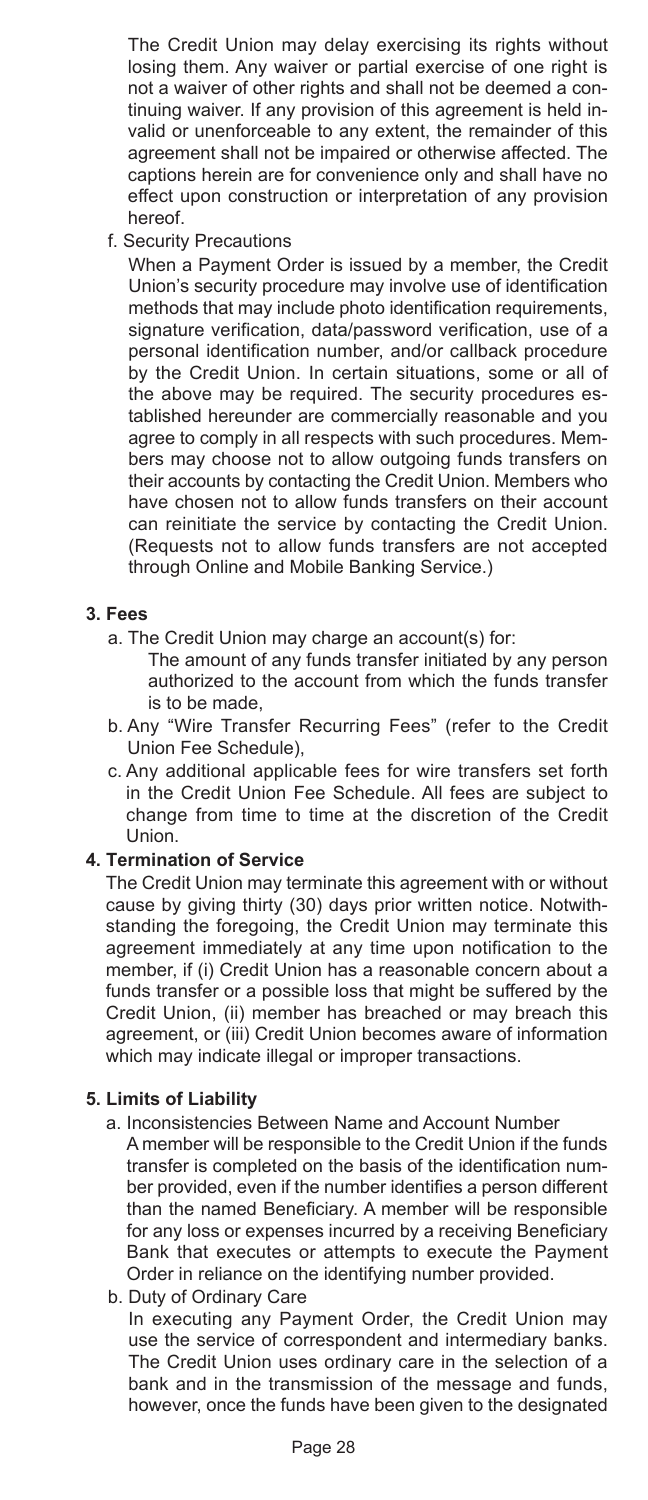or correspondent bank, they become the bank's property. It becomes the bank's responsibility to locate, identify and make payment to the recipient. The Beneficiary Bank may deduct certain service charges from the amount sent.

 c. Rejection of Funds Transfer/Liability of the Credit Union The Credit Union reserves the right to reject a Payment Order. The Credit Union may reject an order if there are insufficient funds in an account, if the order is incomplete or unclear or for any other reason. While the Credit Union will handle a Payment Order as expeditiously as possible, the Credit Union will not be responsible for any delay, failure to execute or mis-execution of the order due to circumstances beyond reasonable control.

#### **6. Errors/Delays**

 Within one hundred eighty (180) days after notification has been received that the Payment Order has been executed, the Credit Union must be notified of any errors, delays or other problems related to the order. In the event that the funds transfer is delayed or erroneously executed and a loss is suffered as a result of the Credit Union's error, its sole obligation is to pay or refund such amounts as may be required by applicable law. If the Credit Union becomes obligated under Article 4A to pay interest, the rate of interest to be paid shall be equal to the dividend rate on a daily basis, applicable to the account at the Credit Union to which the funds transfer should have been made or from which the funds transfer was made.

# **E. CREDIT UNION WEBSITE AGREEMENT AND DISCLOSURE**

#### **1. Service Description**

**The Credit Union makes information about its products and services available to members through its website, quorumfcu.org.** 

## **2. Terms and Conditions:**

a. Web Content and Materials

 **The information and materials contained on the Credit Union website and the terms and conditions of the access to and use of such information and materials are subject to change without notice. Not all products and services may be available in all geographic areas. Eligibility for particular products and services is subject to final Credit Union determination and acceptance.**

 The Credit Union and its suppliers may discontinue or make changes in the information, products or services described on the website at any time. Any dated information is published as of its date only, and the Credit Union does not undertake any obligation or responsibility to update or amend any such information. The Credit Union reserves the right to terminate any or all website offerings without prior notice. Furthermore, by offering information, products or services via a World Wide Website, no solicitation is made by the Credit Union to any person to use such information, products or services in jurisdictions where the provision of such information, products or services is prohibited by law.

b. Links to Other Sites

 Links to non-Credit Union websites are provided solely as pointers to information on topics that may be useful, and the Credit Union has no control over the content on these sites. If a link is accessed to a website not controlled by the Credit Union, the Credit Union makes no warranties, either expressed or implied, concerning the content of such a site,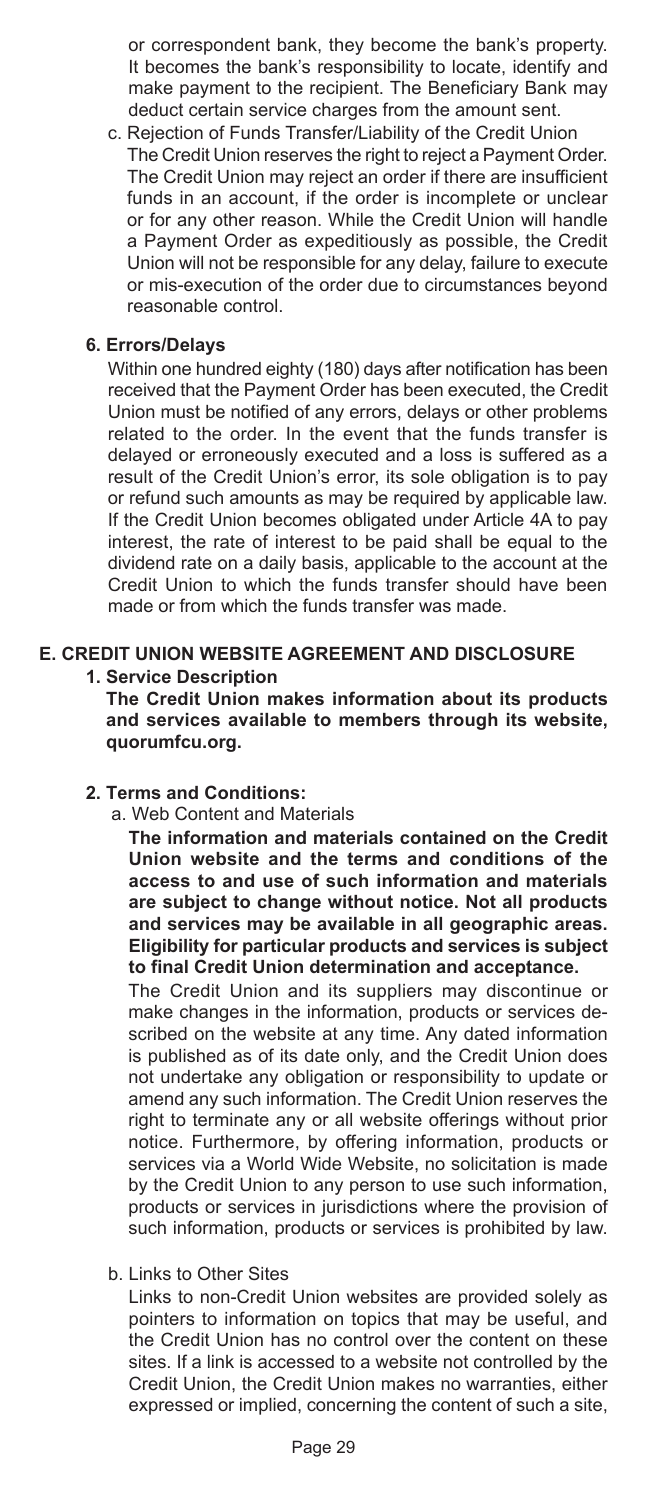including the accuracy, completeness, reliability or suitability thereof for any particular purpose, nor warrant that such site or content is free from any claims of copyright, trademark or other infringement of the rights of third parties or that such site or content is devoid of viruses or other contamination. The Credit Union does not guarantee the authenticity of documents on the Internet. Links to non-Credit Union sites do not imply any endorsement of or responsibility for the opinions, ideas, products, information or services offered at such sites, or any representation regarding the content at such sites.

#### **3. Service Limitations**

 Product offers, rates, terms, and other information provided on the website are subject to change without notice. The Credit Union may discontinue or make changes to the information, products or services described on the website at any time. The Credit Union reserves the right to terminate any or all web offerings without prior notice. Due to occasional inaccessibility to the website, the Credit Union cannot guarantee completeness or accuracy of the information provided on the website. The Credit Union reserves the right, in its sole discretion and without any obligation, to correct any error or omissions in any portion of the services, product or materials.

#### **4. Limits of Liability**

 Because of the possibility of human and mechanical error as well as other factors, the Credit Union is not responsible for any errors in or omissions from information contained in or accessed through the website. All such information is provided "as is" without expressed or implied warranties of any kind including the warranties of merchantability, non-infringement of intellectual property or fitness for any particular purpose. Furthermore, the Credit Union will not be liable for any delay, difficulty in use, inaccuracy of information, computer viruses, malicious code or other defect on the website, or for the incompatibility between the website's files and a browser or other site accessing program. Nor will the Credit Union be liable for any other problems experienced due to causes beyond its control. No license is implied in these disclaimers.

#### **PART IV. ERROR RESOLUTION**

Additional information may be found in individual service agreements.

For errors involving new accounts, point-of-sale, or foreign-initiated transactions, we may take up to ninety (90) days to investigate your complaint or questions. For new accounts, we may take up to twenty (20) Business Days to credit your account for the amount you think is in error.

We will tell you the results within three (3) Business Days after we finish the investigation. If we decide there was no error, we will send you a written explanation. You may ask for copies of documents that we used in our investigation.

If either of us has any dispute or disagreement with the other regarding this Agreement that we cannot resolve amicably, both parties agree that the sole and exclusive remedy shall be binding arbitration in accordance with the then-current rules and procedures of the American Arbitration Association.

# **PART V. PRIVACY NOTICE DISCLOSURE**

Quorum Federal Credit Union, your member-owned financial institution,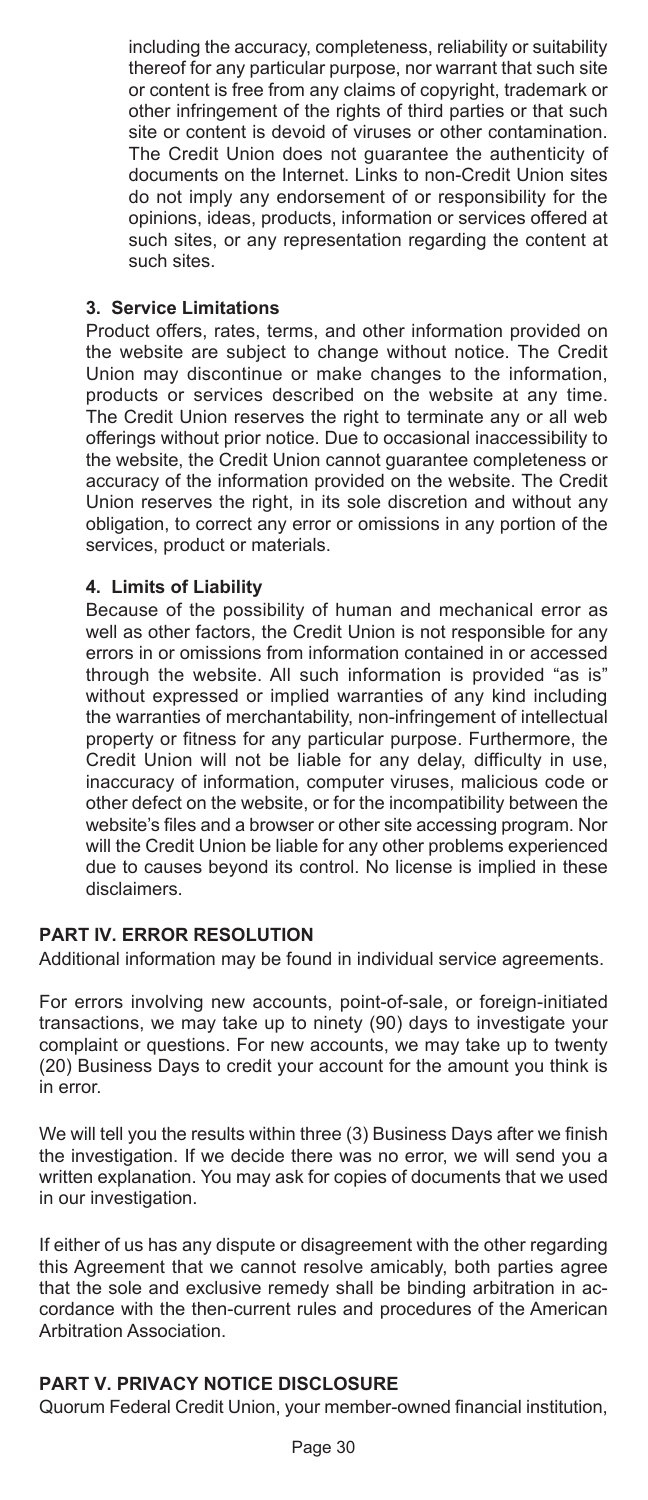is committed to providing financial products and services to meet your needs and reach your financial goals. We are equally committed to protecting our members' privacy; you can be confident that your financial privacy is our priority. We are required by law to give you this privacy notice to explain how we collect, use and safeguard your personal financial information. If you have any questions, please contact a Member Service Representative at (800) 874-5544 or (914) 641-3700.

| <b>FACTS</b> | WHAT DOES QUORUM DO WITH YOUR PERSONAL<br><b>INFORMATION?</b>                                                                                                                                                                                                                                                                                                                                                                                                                                   |
|--------------|-------------------------------------------------------------------------------------------------------------------------------------------------------------------------------------------------------------------------------------------------------------------------------------------------------------------------------------------------------------------------------------------------------------------------------------------------------------------------------------------------|
| Why?         | Financial companies choose how they share your<br>personal information. Federal law gives consumers the<br>right to limit some but not all sharing. Federal law also<br>requires us to tell you how we collect, share, and protect<br>your personal information. Please read this notice<br>carefully to understand what we do.                                                                                                                                                                 |
| What?        | The types of personal information we collect and share<br>depend on the product(s) or service(s) you have with us.<br>This information can include:<br>• Social Security number<br>• Residence and contact information<br>• Employment information and income<br>• Account balances and payment history<br>• Credit history and credit scores<br>• Debit history and debit scores<br>When you are no longer our customer, we continue to<br>share your information as described in this notice. |
| How?         | All financial companies need to share customers'<br>personal information to run their everyday business.<br>In the section below, we list the reasons financial<br>companies can share their customers' personal<br>information; the reasons Quorum chooses to share;<br>and whether you can limit this sharing.                                                                                                                                                                                |

| Reasons we can share your<br>personal information                                                                                                                                                        | <b>Does Quorum</b><br>share? | Can you limit<br>this sharing? |
|----------------------------------------------------------------------------------------------------------------------------------------------------------------------------------------------------------|------------------------------|--------------------------------|
| For our everyday business<br><b>purposes</b> – such as to process<br>your transactions, maintain your<br>account(s), respond to court orders<br>and legal investigations, or report<br>to credit bureaus | Yes                          | No                             |
| For our marketing purposes – to<br>offer our products and services to you                                                                                                                                | Yes                          | Yes                            |
| For joint marketing with other<br>financial companies                                                                                                                                                    | Yes                          | Yes                            |
| For our affiliates' everyday business<br>purposes - information about your<br>transactions and experiences                                                                                               | No                           | N/A                            |
| For our affiliates' everyday<br>business purposes - information<br>about your creditworthiness                                                                                                           | No                           | N/A                            |
| For our affiliates to market to you                                                                                                                                                                      | No                           | N/A                            |
| For non-affiliates to market to you                                                                                                                                                                      | Yes                          | Yes                            |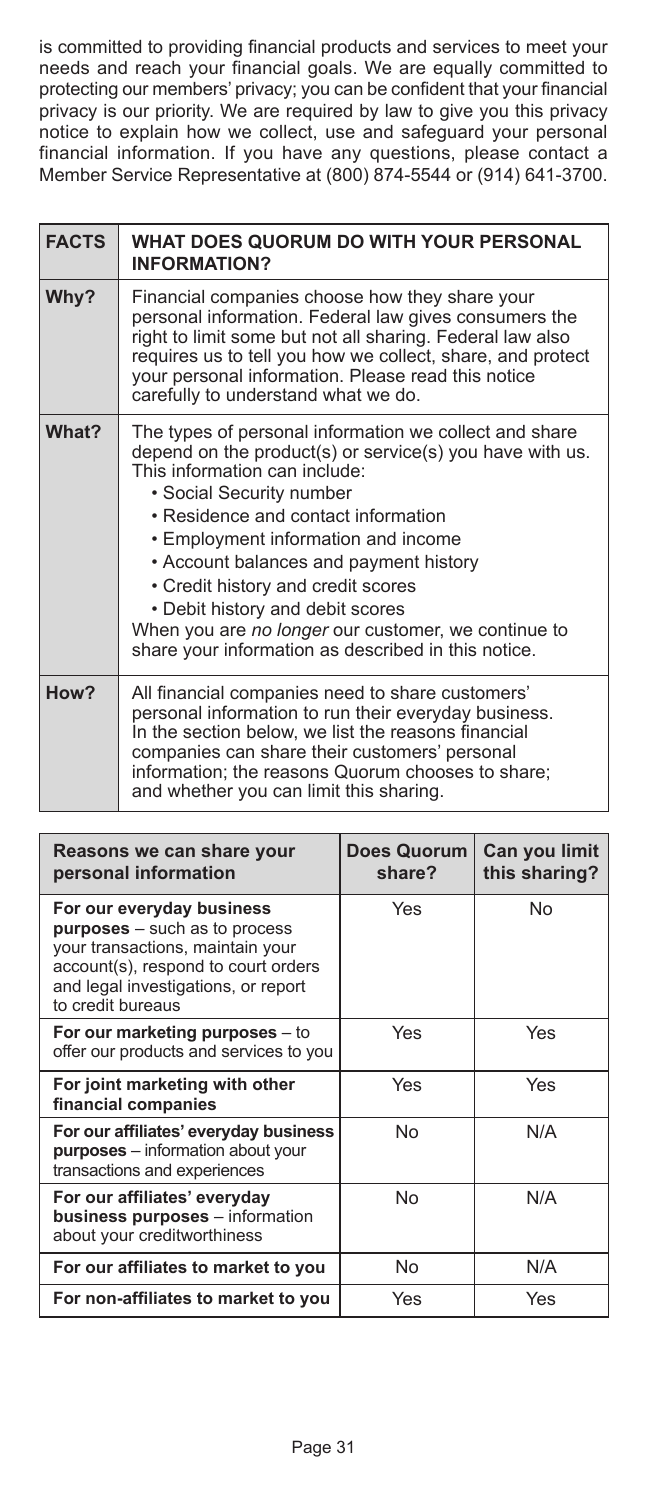| <b>To Limit Our</b><br><b>Sharing</b> | Call (800) 874-5544 or (914) 641-3700<br>Please note:                                                                                                                                                                       |
|---------------------------------------|-----------------------------------------------------------------------------------------------------------------------------------------------------------------------------------------------------------------------------|
|                                       | If you are a new member, we can begin sharing<br>your information 30 days from the date we sent<br>this notice. When you are no longer our member,<br>we continue to share your information as<br>described in this notice. |
|                                       | However, you can contact us at any time to limit<br>our sharing.                                                                                                                                                            |
|                                       |                                                                                                                                                                                                                             |
| <b>Questions?</b>                     | If you have any questions, please contact<br>a Member Service Representative at<br>(800) 874-5544 or (914) 641-3700.                                                                                                        |

| Who we are                          |                                                                                         |
|-------------------------------------|-----------------------------------------------------------------------------------------|
| Who is<br>providing<br>this notice? | Quorum Federal Credit Union<br>2500 Westchester Avenue, Suite 411<br>Purchase, NY 10577 |

| What we do                                                          |                                                                                                                                                                                                                                                                                                                                                                                                                                                                                                                                                                                                                                                                                                                                                                                                                                                                                                                                                                                |
|---------------------------------------------------------------------|--------------------------------------------------------------------------------------------------------------------------------------------------------------------------------------------------------------------------------------------------------------------------------------------------------------------------------------------------------------------------------------------------------------------------------------------------------------------------------------------------------------------------------------------------------------------------------------------------------------------------------------------------------------------------------------------------------------------------------------------------------------------------------------------------------------------------------------------------------------------------------------------------------------------------------------------------------------------------------|
| <b>How does</b><br>Quorum<br>protect my<br>personal<br>information? | To protect your personal information from unauthor-<br>ized access and use, we use security measures that<br>comply with federal law. These measures include<br>computer safequards and secured files and buildings.<br>To protect our members' privacy, we only work with<br>companies who agree to maintain strong confiden-<br>tiality protections and limit the use of information we<br>provide. We do not permit these companies to sell<br>the member information we provide to other third<br>parties.<br>We restrict access to nonpublic personal<br>information about you to those employees who<br>have a specific business purpose in utilizing your<br>data<br>Our employees are trained in the importance of<br>maintaining confidentiality and member privacy. We<br>maintain physical, electronic and procedural safe-<br>guards that comply with federal regulations and lead-<br>ing industry practices to safeguard your nonpublic<br>personal information. |
| How does<br>Quorum<br>collect my<br>personal<br>information?        | We collect your personal information, for<br>example, when you:<br>Open an account<br>• Pay your bills<br>• Apply for a loan<br>We also collect your personal information<br>from others, such as consumer reporting<br>agencies (credit and debit bureaus),<br>affiliates, or other companies.                                                                                                                                                                                                                                                                                                                                                                                                                                                                                                                                                                                                                                                                                |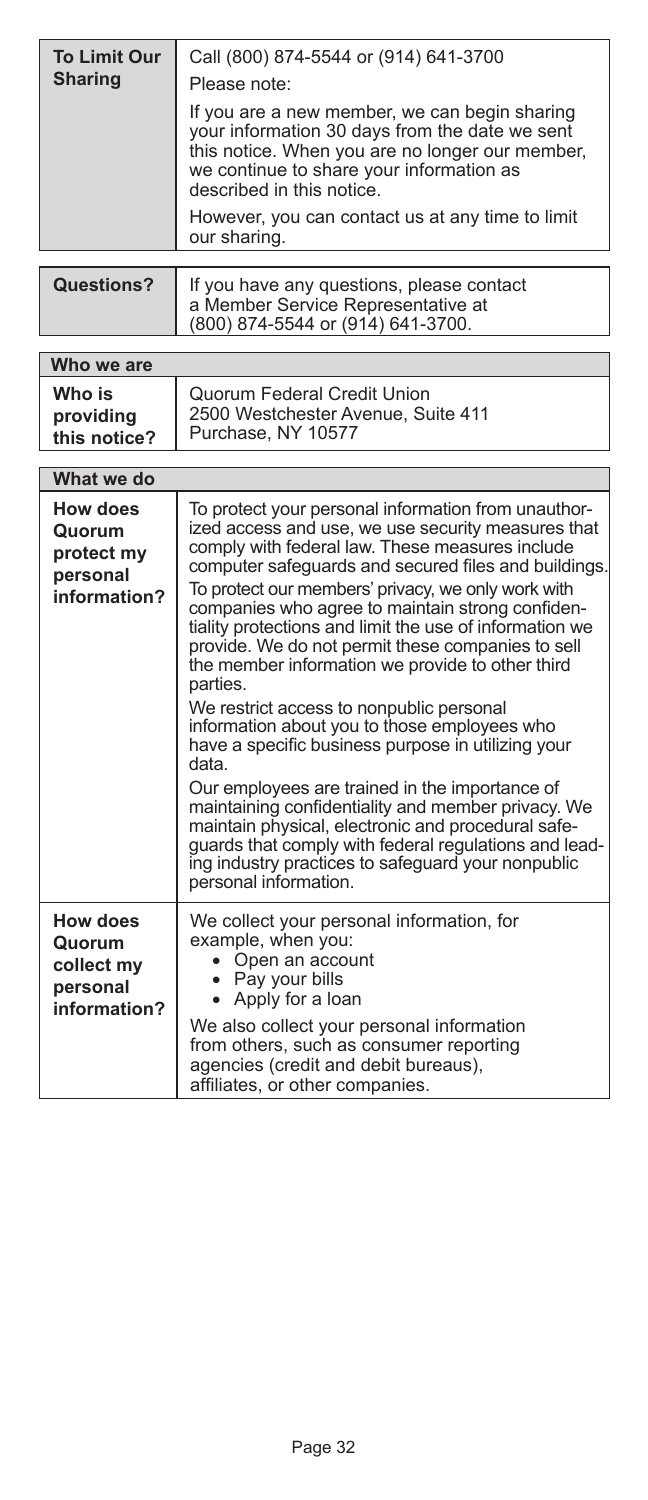| Why can't<br>I limit all<br>sharing? | Federal law gives you the right to limit only:<br>• Sharing for affiliates' everyday business<br>purposes - information about your<br>creditworthiness<br>• Affiliates from using your information to<br>market to you<br>• Sharing for non-affiliates to market to you |
|--------------------------------------|-------------------------------------------------------------------------------------------------------------------------------------------------------------------------------------------------------------------------------------------------------------------------|
|                                      | State laws and individual companies may<br>give you additional rights to limit sharing.                                                                                                                                                                                 |

| <b>Definitions</b> |                                                                                                                                                                                                                                                                     |
|--------------------|---------------------------------------------------------------------------------------------------------------------------------------------------------------------------------------------------------------------------------------------------------------------|
| <b>Affiliates</b>  | Quorum Federal Credit Union has no affiliates.                                                                                                                                                                                                                      |
| Non-affiliates     | Companies not related by common ownership<br>or control. They can be financial and non-<br>financial companies.<br>Non-affiliates we share with can include :                                                                                                       |
|                    | Data processors<br>$\bullet$<br>• Loan servicing companies<br>• Credit card companies<br>• Collection agencies<br>Insurance companies<br>$\bullet$                                                                                                                  |
|                    | Marketing companies<br>$\bullet$<br>• Credit counseling associations<br>Member support centers<br>$\bullet$                                                                                                                                                         |
| Joint<br>marketing | A formal agreement between non-affiliated<br>financial companies that together market<br>financial products or services to you.                                                                                                                                     |
|                    | Quorum may disclose all of the information<br>we collect, as described previously and<br>permitted by law, to companies that perform<br>marketing services on our own behalf or to<br>other financial institutions with whom we<br>have joint marketing agreements. |
|                    | If you terminate your membership with<br>Quorum Federal Credit Union, we will not<br>share information we have collected about<br>you, except as permitted or required by law.                                                                                      |
|                    | Our joint marketing partners include:<br>• Vacation ownership companies                                                                                                                                                                                             |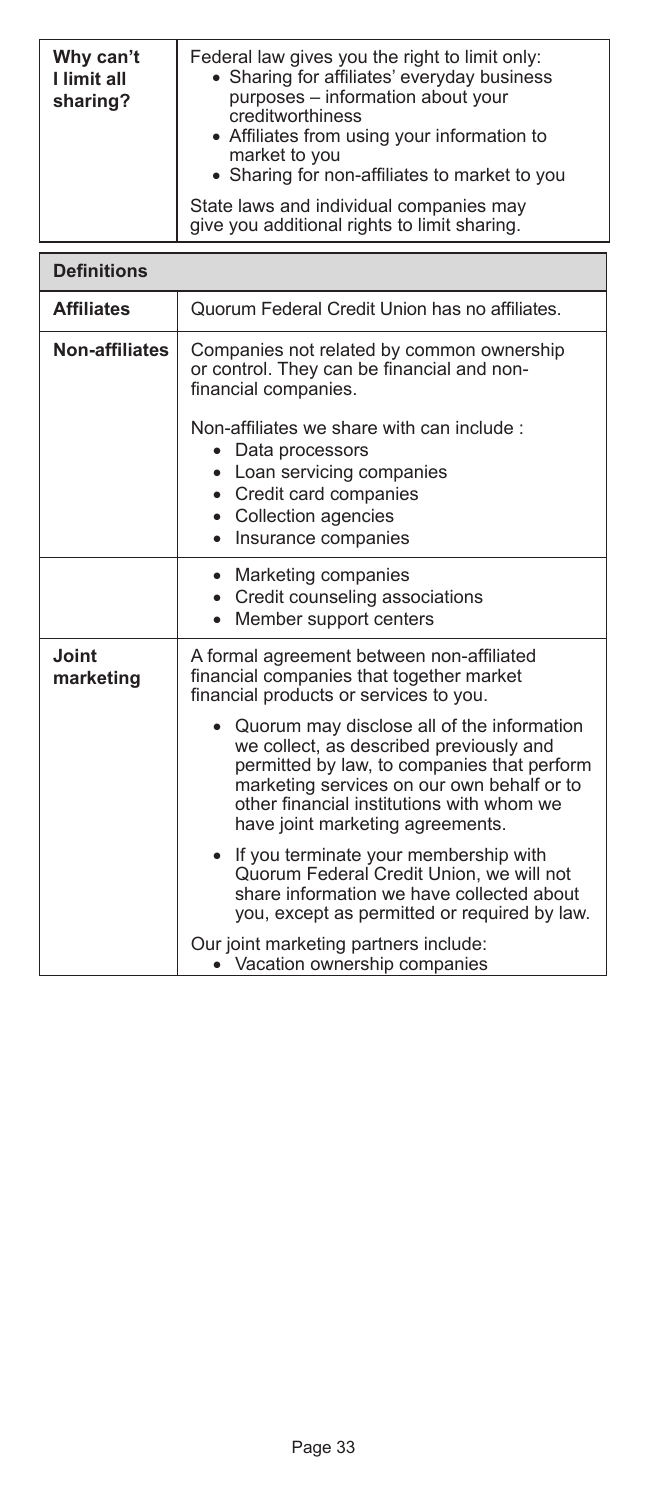## **Other important information**

- • Quorum may also disclose non-public personal information about you under other circumstances as permitted or required by law. These disclosures typically include information to process transactions on your behalf, conduct the operations of our Credit Union, to follow your instructions as you authorize, protect the security of our financial records or comply with court orders.
- If you terminate your membership with Quorum Federal Credit Union, we will not share information we have collected about you, except as permitted or required by law.
- Cookies are pieces of information stored directly on the computer you are using. Quorum Federal Credit Union utilizes browserbased secure cookies and Adobe Flash shared objects containing an individualized credential (ID), which are stored on your computer to authenticate a user upon login to Online and Mobile Banking Service. These cookies and Flash shared objects are only used to support your Online Banking activities. We do not disclose this information to nonaffiliated third parties.

If your browser is not set up to accept cookies or you are using a computer that is not yet enrolled in Online Banking, because you did not enroll yet or you cleared your cookies since enrolling, you will be required to complete a multifactor or layered authentication process to verify your identity.

#### **How You Help Protect Your Privacy**

The Credit Union is committed to protecting the privacy of its members. Members can help by following these simple guidelines:

- Protect account numbers, card numbers, Personal Identification Numbers (PINs), Login IDs, passwords, and any other login credentials. A PIN should never be kept with an ATM/check or credit card, which can provide access to accounts if the card is lost or stolen.
- Use caution when disclosing account numbers and personal information including Social Security numbers to other persons by phone or e-mail request. Official Credit Union staff will have access to information and will not need to ask for it.
- Keep your information with the Credit Union current. If fraudulent or unauthorized activity or use of an account is detected, the Credit Union will attempt to contact the member immediately.
- Inform the Credit Union if you have been the victim of fraud.
- • Utilize additional security features offered by the Credit Union to secure your account, in Online Banking to authenticate your login to quorumfcu.org.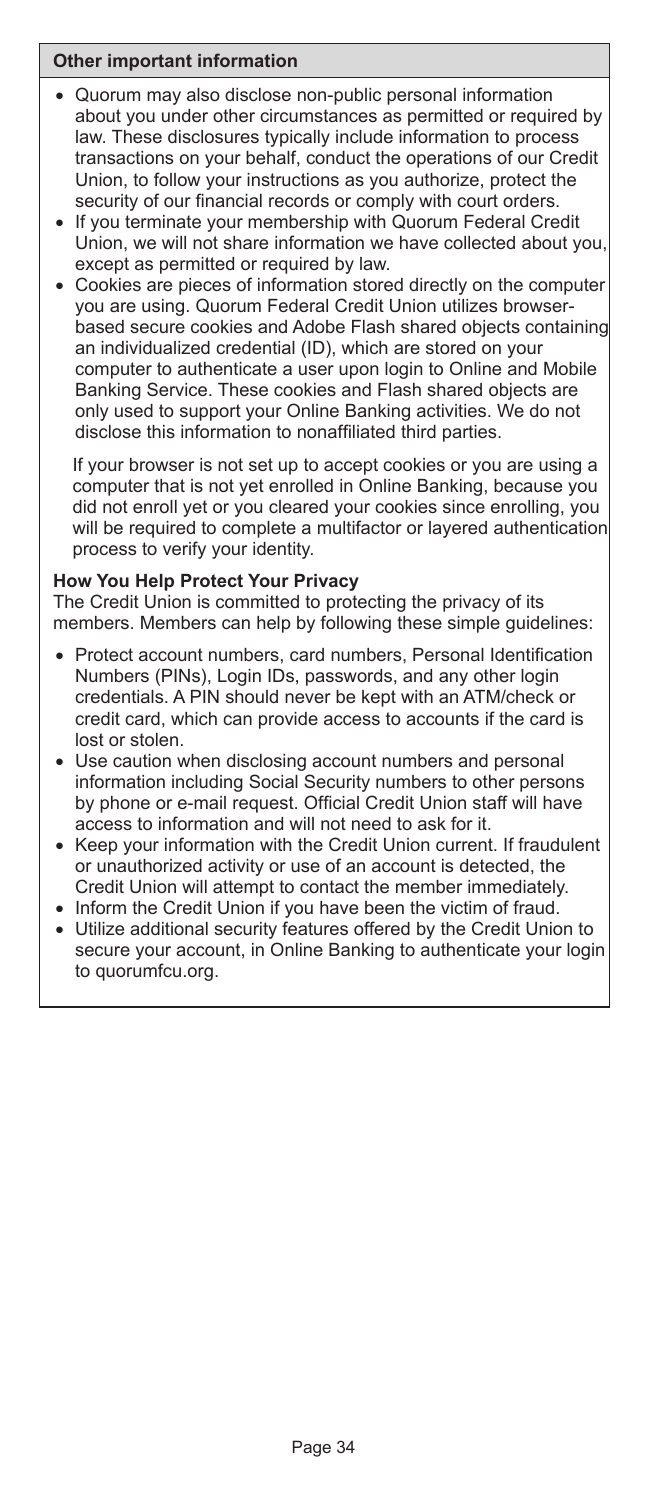## **For California Consumers**

- This section supplements the information contained in our privacy policy above and applies solely to visitors, users, and others who are California residents ("consumers" or "you"). We adopt this notice to comply with the California Consumer Privacy Act of 2018 ("CCPA") and other California privacy laws to the extent applicable. Any terms defined in the CCPA have the same meaning when used in this supplemental privacy notice.
- We do not collect information that identifies, relates to, describes, is capable of being associated with, or could reasonably be linked, directly or indirectly, with a particular consumer or household ("Personal Information") covered by the CCPA.
- Personal Information collected, processed, sold, or disclosed, as permitted, pursuant to the federal Gramm-Leach-Bliley Act and its implementing regulations is not considered Personal Information by the CCPA.
- Should we begin to collect Personal Information covered by the CCPA, we will review and update this privacy policy.
- • If you have any questions or comments about this privacy policy, please do not hesitate to contact us at: 800-874-5544.
- We reserve the right to amend this privacy policy at our discretion and at any time. When we make changes to this privacy policy, we will post the updated policy on our website and update the policy's effective date. Your continued use of our website following the posting of changes constitutes your acceptance of such changes.